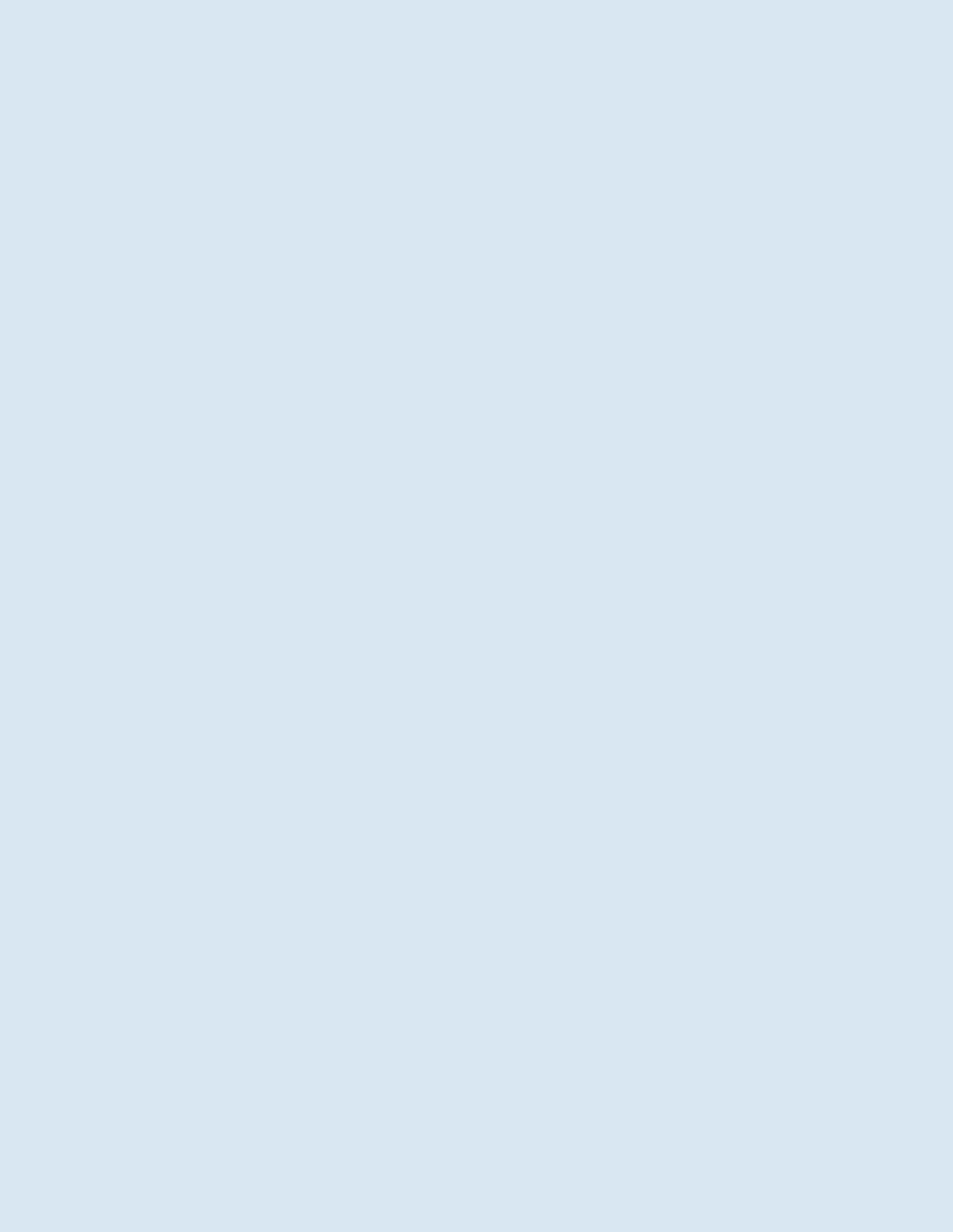# **CHAPTER**-**2**

# **FINANCIAL MANAGEMENT AND BUDGETARY CONTROL**

### **2.1 Introduction**

2.1.1 Appropriation Accounts are accounts of the expenditure, voted and charged, of the Government for each financial year compared with the amounts of the voted grants and appropriations charged for different purposes as specified in the schedules appended to the Appropriation Acts. These accounts list the original budget estimates, supplementary grants, surrenders and re-appropriations and indicate actual capital and revenue expenditure on various specified services *vis-à-vis* those authorised by the Appropriation Act in respect of both charged and voted items of budget. Appropriation Accounts, thus, facilitate management of finances and monitoring of budgetary provision and are, therefore, complementary to Finance Accounts.



### **Chart**-**2.1: Flow chart of budget implementation**

*2.1.2* Audit of Appropriations by the Comptroller and Auditor General of India seeks to ascertain whether the expenditure incurred under various grants is within the authorisation given under the Appropriation Act and that the expenditure required to be charged under the provisions of the Constitution is so charged. It also ascertains whether the expenditure so incurred is in conformity with the law, relevant rules, regulations and instructions.

# **2.2 Summary of Appropriation Accounts**

The summarised position of actual expenditure during 2017-18 against 31 grants/appropriations is given in **Table-2.1** and **Chart-2.2**.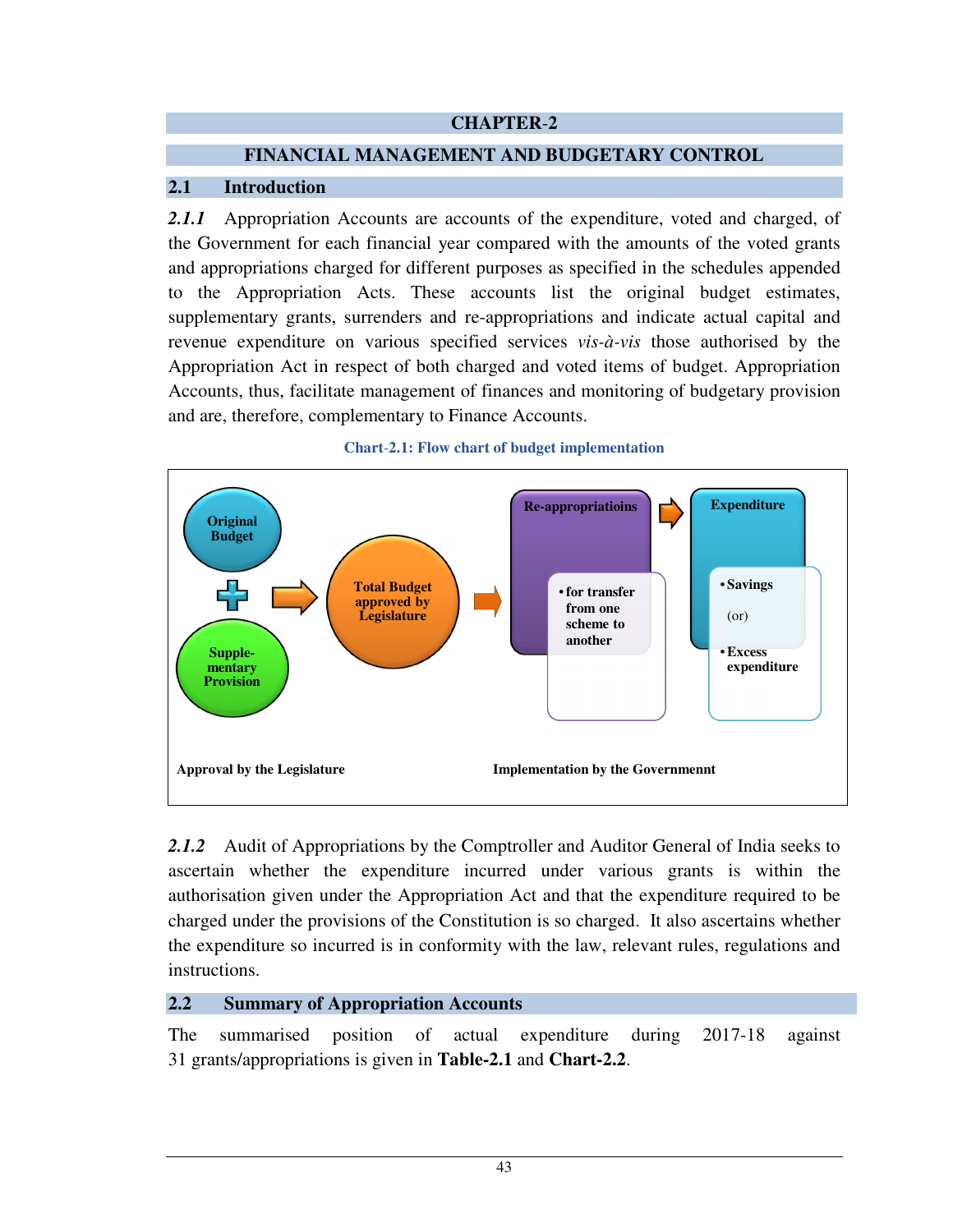|                      |                              |                                     |                                                 |              |                       |                               |                       |                                                       | $\epsilon$ <i>(₹in crore)</i>                                                                          |
|----------------------|------------------------------|-------------------------------------|-------------------------------------------------|--------------|-----------------------|-------------------------------|-----------------------|-------------------------------------------------------|--------------------------------------------------------------------------------------------------------|
|                      | Nature of<br>expenditure     | Original<br>grant/<br>appropriation | <b>Supplementary</b><br>grant/<br>appropriation | <b>Total</b> | Actual<br>expenditure | Saving $(-)/$<br>Excess $(+)$ | Amount<br>surrendered | <b>Amount</b><br>surrendered<br>on 31<br><b>March</b> | Percentage of<br><b>Amount</b><br><b>Surrendered on 31</b><br>March out of total<br>amount surrendered |
|                      | I Revenue                    | 26.834.00                           | 2.165.44                                        | 28,999.44    | 25,032.46             | $(-)3,966.98$                 | 162.72                | 162.72                                                | 100                                                                                                    |
| <b>Voted</b>         | II Capital                   | 5,511.37                            | 827.61                                          | 6.338.98     | 6,633.44              | $(+)294.46$                   | 70.93                 | 70.93                                                 | 100                                                                                                    |
|                      | III Loans and<br>Advances    | 252.35                              | 18.00                                           | 270.35       | 76.83                 | $(-)193.52$                   | 0 <sup>0</sup>        | 0 <sup>0</sup>                                        | $00\,$                                                                                                 |
| <b>Total Voted</b>   |                              | 32,597.72                           | 3,011.05                                        | 35,608.77    | 31,742.73             | $(-)3,866.04$                 | 233.65                | 233.65                                                | <i>100</i>                                                                                             |
|                      | <b>IV</b> Revenue            | 4,716.83                            | 4.70                                            | 4,721.53     | 4,050.41              | $(-)671.12$                   | 3.64                  | 3.64                                                  | 100                                                                                                    |
| <b>Charged</b>       | V Capital                    | 3.00                                | 0.00                                            | 3.00         | 0 <sup>0</sup>        | $(-)3.00$                     | 0 <sup>0</sup>        | 0 <sup>0</sup>                                        | 00                                                                                                     |
|                      | VI Public Debt-<br>Repayment | 2.640.23                            | 0.00                                            | 2.640.23     | 7,651.62              | $(+)5,011.39$                 | 0 <sup>0</sup>        | 00                                                    | 00                                                                                                     |
| <b>Total Charged</b> |                              | 7,360.06                            | 4.70                                            | 7.364.76     | 11,702.03             | $(+)4,337,27$                 | 3.64                  | 3.64                                                  | <b>100</b>                                                                                             |
| <b>Grand Total</b>   |                              | 39,957.78                           | 3,015.75                                        | 42,973.53    | 43,444.76             | $(+)471.23$                   | 237.29                | 237.29                                                | <i><b>100</b></i>                                                                                      |

**Table**-**2.1: Summarised position of Original/Supplementary Provisions** *vis-à-vis* **Actual expenditure during the year 2017-18** 

*Source: Appropriation Accounts.* 





As shown in Table-2.1, there **was an overall excess expenditure of**  $\bar{\mathbf{\mathsf{z}}}$  **471.23 crore which was the result of excess expenditure of**  ` **6,413.38 crore in six grants under Capital Voted and one Appropriation under Capital Charged Section and saving of** ` **5,942.15 crore in 30 grants and eight appropriations.** 

# *2.2.1 Capital and Revenue*

Excess expenditure was reported in the Capital Account. However, Savings were observed in Revenue Account (*Chart-2.3***).** 



**Chart**-**2.3: Budget provision and expenditure under Capital and Revenue sections** 

*Source: Appropriation Accounts.*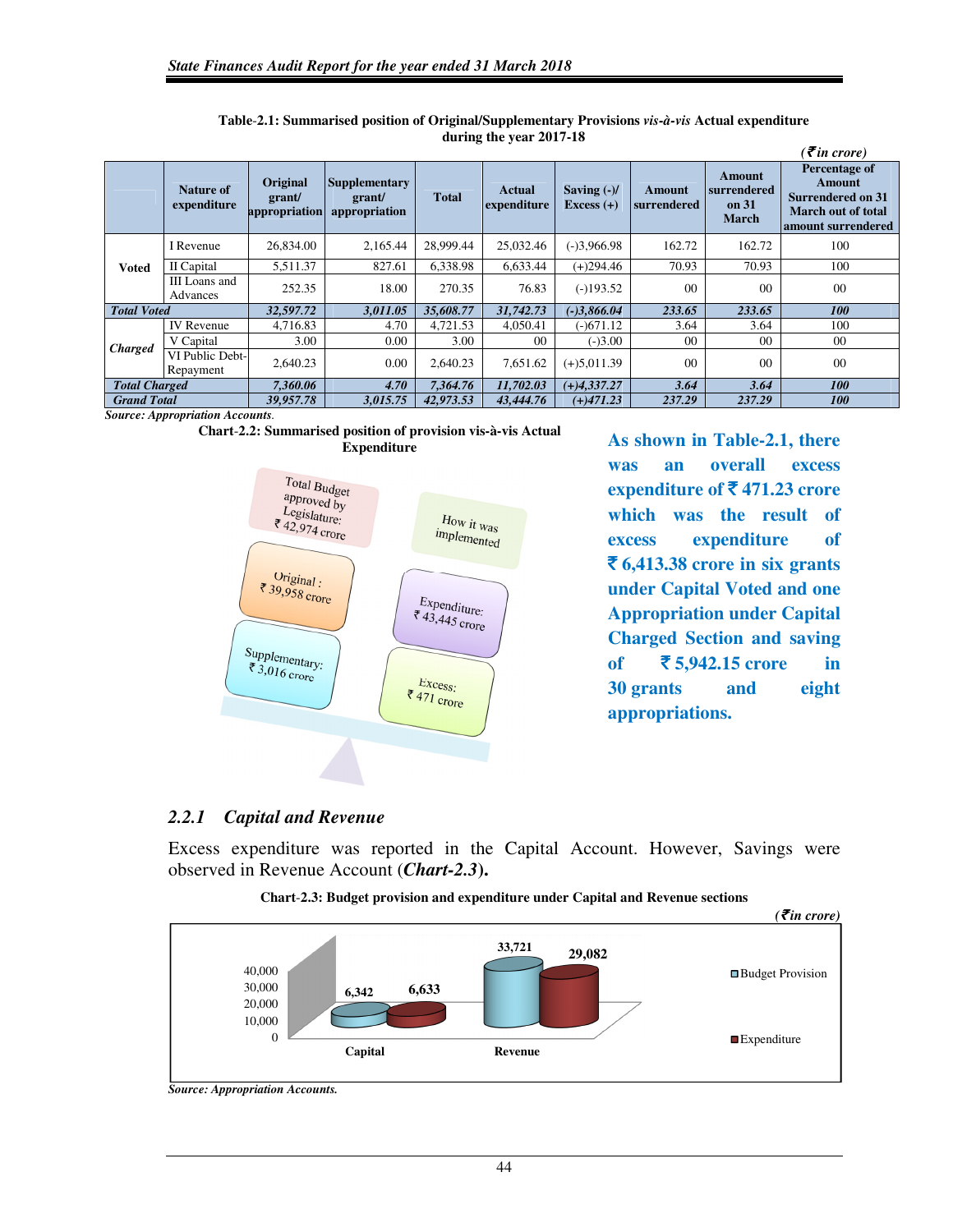Departments and Sections against which significant excess expenditure over the allotment were noticed during the year 2017-18 are given in **Table-2.2**.

|                |              |                                                                       |                                      | $\left( \bar{\xi}$ in crore) |
|----------------|--------------|-----------------------------------------------------------------------|--------------------------------------|------------------------------|
| <b>Sl. No.</b> | Grant<br>No. | Name of the Grant/Appropriation                                       | <b>Total Grant/</b><br>Appropriation | <b>Excess Expenditure</b>    |
| ı.             |              | Finance, Tax, Planning, Secretariat &Miscellaneous<br><b>Services</b> | Capital (Charged)                    | 5,011.39                     |
| 2.             | 25           | Food                                                                  | Capital (Voted)                      | 1.322.39                     |
| <b>Total</b>   |              |                                                                       |                                      | 6,333.78                     |

**Table**-**2.2: Details of significant excesses noticed during 2017**-**18** 

As is evident from above table, 98.76 *per cent* excess occurred in only one grant and one appropriation.

Similarly, departments against which significant savings over the allotments was noticed during the year 2017-18, were Revenue and General Administration ( $\bar{\tau}$  969.95 crore), Finance, Tax, Planning, Secretariat & Miscellaneous ( $\bar{\tau}$  1,134.71 crore), Education, Sports, Youth Welfare & Culture ( $\overline{\xi}$  551.38 crore), Medical, Health and Family Welfare  $(\bar{\mathfrak{F}} 592.79 \text{ core})$ , Water Supply, Housing & Urban Development ( $\bar{\mathfrak{F}} 364.75 \text{ core}$ ), Welfare ( $\bar{\mathfrak{F}}$  368.84 crore), Rural Development ( $\bar{\mathfrak{F}}$  612.98 crore), Energy ( $\bar{\mathfrak{F}}$  196.67 crore) and Welfare of Scheduled Castes ( $\bar{\mathfrak{F}}$  307.01 crore).

The savings/excess (Detailed Appropriation Accounts) were intimated (July 2018) to the Controlling Officers requesting them to furnish reasons for the substantial savings/excess. Their replies were yet to be received (February 2019).

# **2.3 Financial Accountability and Budget Management**

# **2.3.1** *Excess Expenditure*

As per paragraph 121 of Chapter XIII of the Uttarakhand Budget Manual (UBM), incurring of unauthorised excess expenditure is objectionable and must be avoided. In six cases, expenditure aggregating  $\bar{\tau}$  10,810.75 crore exceeded the approved provision by  $\bar{\xi}$  6,412.89 crore which was more than  $\bar{\xi}$  one crore in each case or more than 20 *per cent* of the total provision. Details are given in *Appendix-2.1*. Of these, excess expenditure has been observed consistently in *Grant No. 25-Food* during the last five years as detailed in **Table-2.3.** 

| Table-2.3: List of Grant indicating persistent excess expenditure during 2013-14 to 2017-18 |  |
|---------------------------------------------------------------------------------------------|--|
|---------------------------------------------------------------------------------------------|--|

|                               |                       |          |          |                                     |          | $\overline{\mathcal{E}}$ in crore) |  |
|-------------------------------|-----------------------|----------|----------|-------------------------------------|----------|------------------------------------|--|
| Sl. No.                       | No. and Name of grant |          |          | <b>Amount of excess expenditure</b> |          |                                    |  |
|                               |                       | 2013-14  | 2014-15  | 2015-16                             | 2016-17  | 2017-18                            |  |
| <b>Capital-Voted</b>          |                       |          |          |                                     |          |                                    |  |
|                               | 25-Food               | 1.775.56 | 1.738.25 | 2.203.83                            | 2.245.80 | .322.39                            |  |
| Corneo Annuanistica Accorreto |                       |          |          |                                     |          |                                    |  |

*Source: Appropriation Accounts.* 

The persistent excess expenditure indicates that the budgetary control in the department was ineffective and budget estimates were not prepared on realistic basis. Such repeated excess expenditure over grants approved by the State Legislature are in violation of the will of the Legislature and the basic principle of democracy that not a rupee can be spent without the approval of the State Legislative Assembly, and, therefore, need to be viewed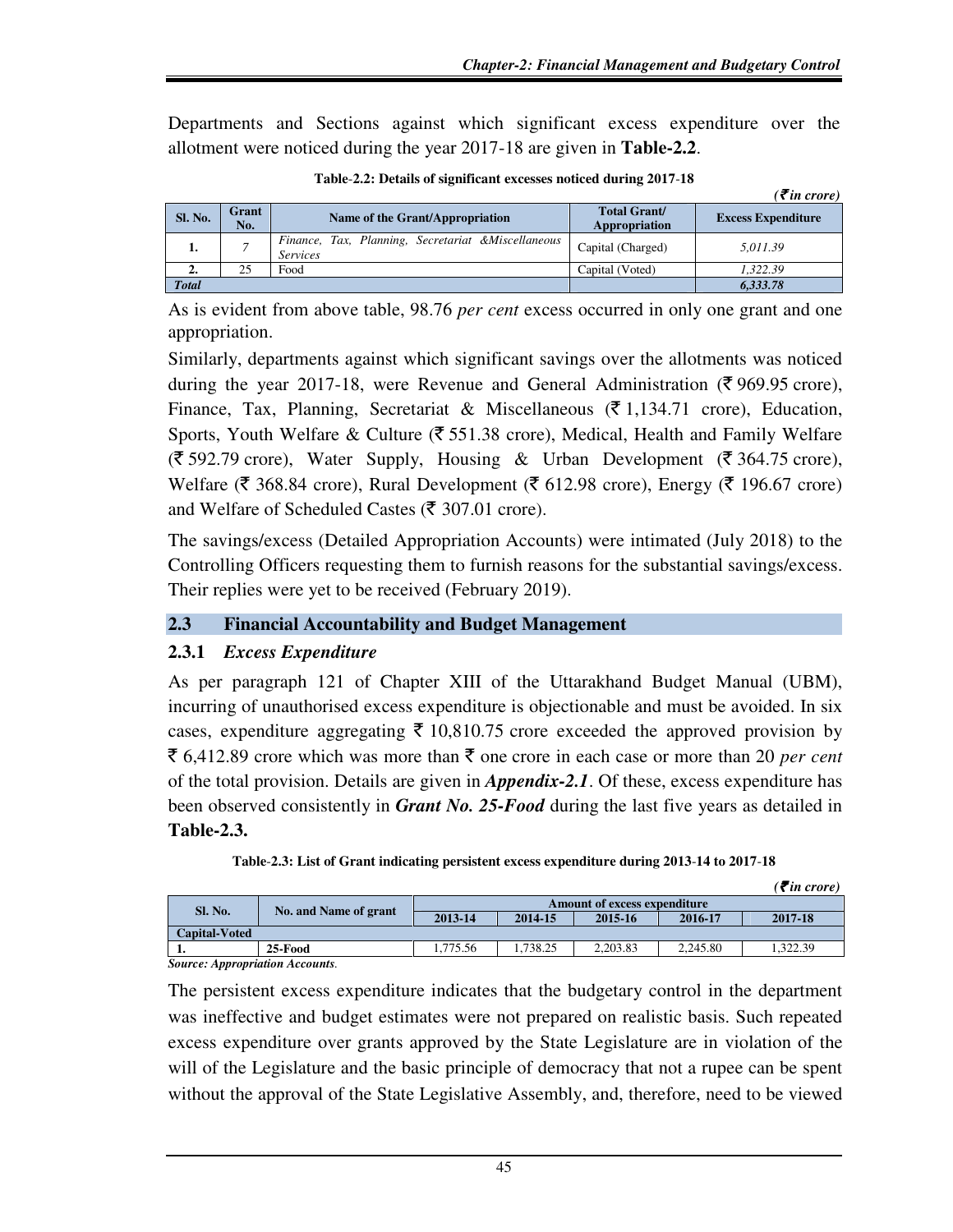seriously. All the existing cases of excess expenditure need to be got regularised at the earliest and, in future, such un-voted expenditure may be completely stopped, except in case(s) of dire and extreme emergency, the cost of which cannot be met from the Contingency Fund.

# *2.3.2 Excess over provision relating to previous years requiring regularisation*

Paragraph 121 of Chapter XIII of the UBM envisages that if after the close of the year, it is revealed, through the Appropriation Accounts, that any expenditure was incurred under any Grant or Charged Appropriation in excess of the total final appropriation for that year under that Grant or Charged Appropriation, the excess expenditure should be regularised, on the basis of the recommendation of the Committee on Public Accounts, by presenting to the Legislative Assembly, demands for excess grants as required under Article 205 (1) (b) of the Constitution. **However, excess expenditure amounting to**  ` **20,780.77 crore pertaining to previous years from 2005 to 2017 was yet to be regularised by the State Legislature.** The year-wise amount of excess expenditure pending regularisation is summarised in **Table-2.4**.

| Table-2.4: Excess expenditure over the provisions relating to previous years requiring regularisation |  |  |
|-------------------------------------------------------------------------------------------------------|--|--|
|                                                                                                       |  |  |

|         |                                       |                                         | $( \bar{\mathbf{z}}$ in crore)  |
|---------|---------------------------------------|-----------------------------------------|---------------------------------|
| Year    | <b>Number of Grant /Appropriation</b> | <b>Details of Grant / Appropriation</b> | Amount of excess over provision |
| 2005-06 |                                       | 7,8,17,20,22,25&29                      | 663.50                          |
| 2006-07 | 6                                     | 7,17,20,22,25& 29                       | 935.92                          |
| 2007-08 | 6                                     | 7,17,20, 22,25 & 29                     | 733.79                          |
| 2008-09 | 6                                     | 7.17.20.22.25&29                        | 1.146.41                        |
| 2009-10 |                                       | 7,17,18,21,22,25&29                     | 1.007.49                        |
| 2010-11 | 9                                     | 10, 12, 15, 17, 20, 21, 22, 25 & 29     | 1.295.40                        |
| 2011-12 | 5                                     | 7,17,22,25&29                           | 1.611.40                        |
| 2012-13 |                                       | 12, 14, 17, 21, 22, 25 & 29             | 1.835.34                        |
| 2013-14 | 3                                     | 22.25 & 29                              | 1.837.15                        |
| 2014-15 | 4                                     | 17.22, 25& 29                           | 1.922.80                        |
| 2015-16 | 4                                     | 17, 22, 25& 29                          | 2.334.24                        |
| 2016-17 | 4                                     | $07, 17, 25 \& 29$                      | 5.457.33                        |
|         | <b>Total</b>                          |                                         | 20.780.77                       |

*Source: Appropriation Accounts.* 

**This is contrary to legislative intent and defeats the objective of ensuring accountability of the executive over utilisation of public money. Excess expenditure remaining unregularised for such extended period needs to be viewed seriously as this dilutes the legislative control over the exchequer and therefore, all existing cases of excess expenditure need to be got regularised at the earliest and strict departmental action is taken against controlling officer who exceed the budget.** 

# *2.3.3 Excess over provisions during 2017-18 requiring regularisation*

**Table-2.5** contains the summary of total excess expenditure registered under six grants and one appropriation amounting to  $\bar{\tau}$  6,413.39 crore over authorisation from the Consolidated Fund of the State (CFS) during the year 2017-18.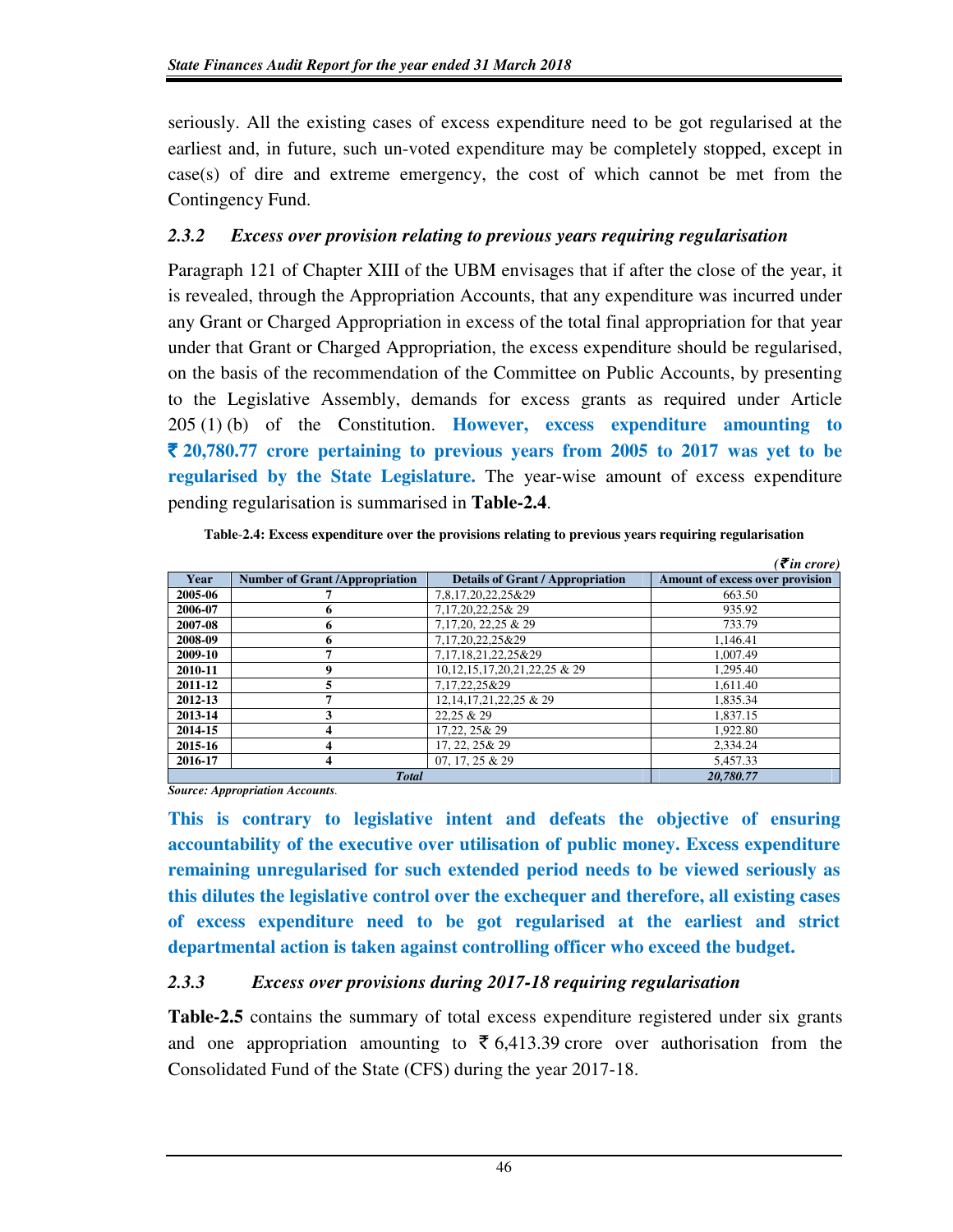|                        |                   |                                                                |                                      |                          | $\overline{\mathcal{E}}$ in crore) |  |
|------------------------|-------------------|----------------------------------------------------------------|--------------------------------------|--------------------------|------------------------------------|--|
| SI.<br>No.             | Grant<br>No.      | Name of the Grant/Appropriation                                | <b>Total Grant/</b><br>Appropriation | <b>Total Expenditure</b> | <b>Excess Expenditure</b>          |  |
|                        | Capital - Charged |                                                                |                                      |                          |                                    |  |
| 1.                     |                   | Finance, Tax, Planning, Secretariat<br>&Miscellaneous Services | 2.640.23                             | 7.651.62                 | 5.011.39                           |  |
| <b>Capital (Voted)</b> |                   |                                                                |                                      |                          |                                    |  |
| ı.                     | 14                | Information                                                    | 8.27                                 | 8.76                     | 0.50                               |  |
| 2.                     | 17                | Agriculture Works & Research                                   | 23.03                                | 26.75                    | 3.72                               |  |
| 3.                     | 20                | Irrigation & Flood                                             | 292.18                               | 337.88                   | 45.70                              |  |
| 4.                     | 22                | Public Work                                                    | 1,369.20                             | 1,395.28                 | 26.08                              |  |
| 5.                     | 25                | Food                                                           | 19.27                                | 1.341.67                 | 1.322.39                           |  |
| 6.                     | 27                | Forest                                                         | 53.95                                | 57.56                    | 3.61                               |  |
| <b>Total</b>           |                   |                                                                | 4.406.13                             | 10.819.52                | 6.413.39                           |  |

| Table-2.5: Excess over provision requiring regularisation during 2017-18 |  |  |  |
|--------------------------------------------------------------------------|--|--|--|
|--------------------------------------------------------------------------|--|--|--|

*Source: Appropriation Accounts.*

Reasons for the excess had not been intimated by the State Government/Department as of February 2019.

# *2.3.4 Inadequate supplementary provision*

Supplementary provision of  $\bar{\tau}$  138.20 crore sought in respect of four cases proved insufficient by one crore or more than  $\bar{\xi}$  one crore thereby leaving an aggregate uncovered excess expenditure of  $\bar{\bar{\xi}}$  1,397.89 crore (*Appendix-2.2*).

# *2.3.5 Rush of expenditure*

Paragraph 183 of chapter XVII of UBM stipulates that rush of expenditure in the closing month of the financial year should be avoided. For sound financial management, uniform pace of expenditure should be maintained. Contrary to this, expenditure exceeding 25 *per cent* of the total expenditure for the year 2017-18 was incurred in March 2018 in respect of 33 major heads as listed in *Appendix-2.3*.

**59.45** *per cent* **of the total expenditure of**  $\overline{5}$  **2,386.03 crore spent against 33 major heads during the year 2017-18 was incurred in the last quarter of the financial year.** 

# **2.3.6** *Excess provision resulting in saving*

# **2.3.6.1** *Unnecessary/Excessive supplementary provision*

Supplementary provision aggregating  $\bar{\tau}$  1,367.58 crore obtained in 34 cases, amounting to  $\bar{\xi}$  10 lakh or more in each case during the year proved unnecessary as the expenditure registered under the grants was within the original provision as detailed in *Appendix-2.4.*

#### **Unnecessary Supplementry Grants 34 Cases**: Original Provision: ₹ 24,855 Cr; Expenditure: ₹ 20,842 Cr Supplementary provision in these cases: ₹ 1,368 Cr **Hence, entire supplementary provision proved unnecessary**

### **Chart-2.4: Unnecessary Supplementary Provisions**

*Source: Appropriation Accounts.*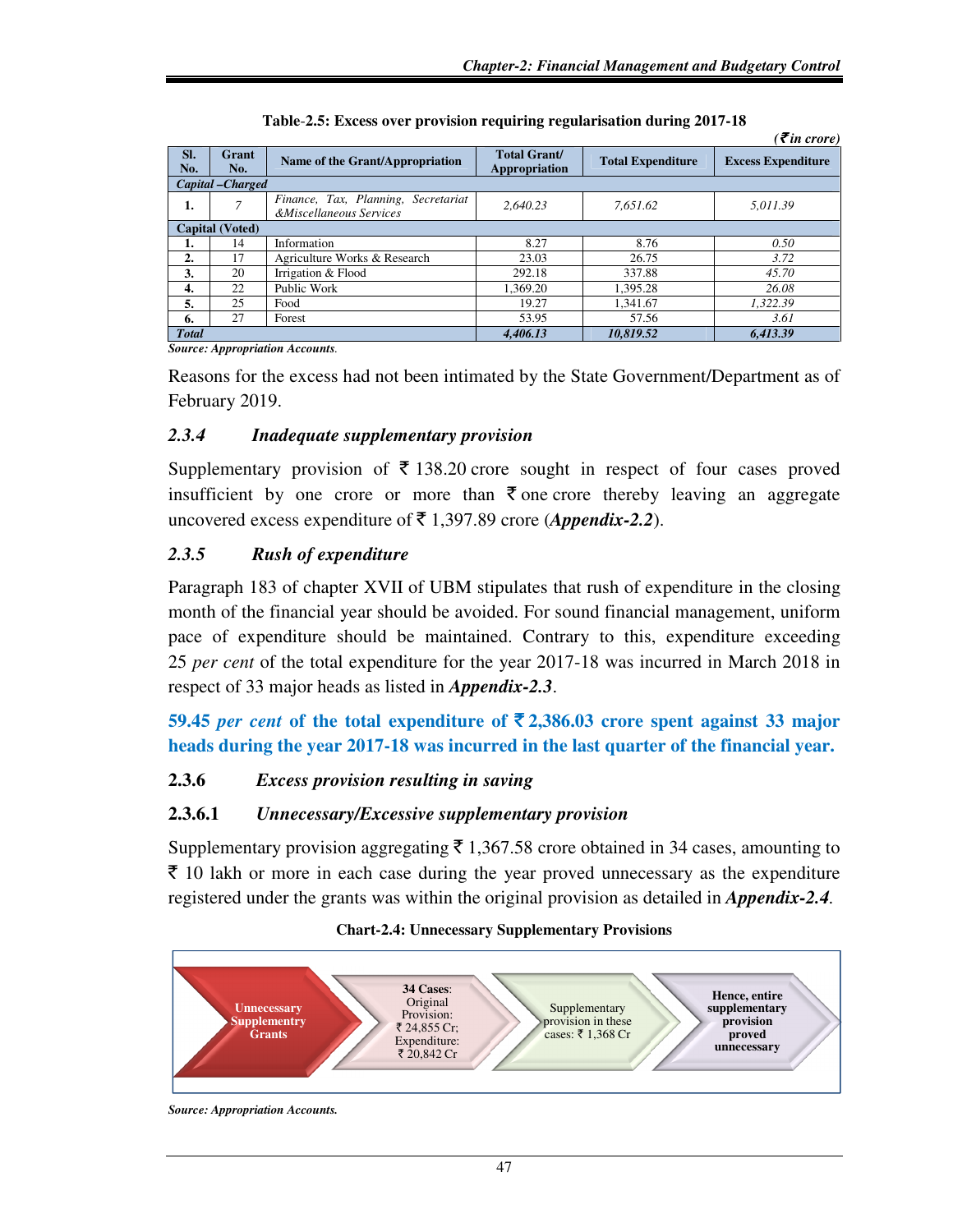# *2.3.6.2 Excessive/ unnecessary re-appropriation of funds*

Re-appropriation is the transfer of funds within a grant from one unit of appropriation, where savings are anticipated, to another unit where additional funds are needed. Re-appropriation proved excessive / insufficient and resulted in savings / excess expenditure exceeding  $\bar{\tau}$  10 lakh in 66 cases under 07 grants as detailed in *Appendix-2.5*.

Reasons for the savings were not furnished by the Government as of February 2019.

# *2.3.6.3 Substantial surrenders*

Substantial surrenders (the cases where more than 30 *per cent* of total provision was surrendered) were made in respect of 80 sub-heads, in 13 grants. Out of the total provision amounting to  $\overline{\xi}$  343.03 crore in these 80 sub-heads,  $\overline{\xi}$  148.03 crore (43.15 *per cent*) were surrendered which included cent *per cent* surrender in 43 schemes  $(\bar{\tau}$  28.35 crore) in Voted Grants detailed in *Appendix-2.6(A)* and substantial surrenders (exceeding 30 *per cent* of total provision) in respect of five sub-heads, under two grants. Out of the total provision amounting to  $\bar{\xi}$  4.18 crore under five sub-heads,  $\bar{\xi}$  1.36 crore (32.47 *per cent*) was surrendered in two appropriations as detailed in *Appendix-2.6(B).* 

# *2.3.6.4 Surrender in excess of actual savings*

In three cases, the amount surrendered was in excess of actual saving indicating lack of budgetary controls in the Department. As against savings of  $\bar{\tau}$  15.75 crore in three cases, the amount surrendered was  $\bar{\xi}$  15.90 crore resulting in excess surrender of  $\bar{\xi}$  0.15 crore. Details are given in *Appendix-2.7.* 

# *2.3.6.5 Anticipated savings not surrendered/partially surrendered*

Paragraph 124 of Section I of Chapter XIII of the UBM stipulates that every Controlling Officer must furnish the final statement of excesses and savings in Form B.M. 2 (Part-II) which should reach the Finance Department, through the Administrative Department concerned, not later than 25 January. At the close of the year 2017-18, there were, however, 17 grants in which savings of  $\bar{\tau}$  five crore and above occurred but no part of it had been surrendered by the concerned departments. The amount involved in these cases was  $\bar{\tau}$  2,408.87 crore (40.54 *per cent* of the total savings<sup>1</sup>) as given in *Appendix-2.8*.

Similarly, out of savings of  $\overline{\xi}$  5.912.82 crore (individual cases where savings were more than  $\bar{\tau}$  one crore) amount aggregating  $\bar{\tau}$  155.90 crore only was surrendered resulting in non-surrender of remaining  $\overline{5}$ ,756.92 crore (97.36 *per cent* of the savings of ` 5,912.82 crore), details of which are given in *Appendix-2.9***. Besides, in four cases surrender of funds in excess of**  $\bar{\tau}$  **10 crore amounting to**  $\bar{\tau}$  **166.50 crore were surrendered (***Appendix-2.10)* **on the last day of March 2018, thereby defeating the intended purpose of surrenders as these funds could not be utilised for other purposes.** 

 $\overline{a}$ <sup>1</sup> Of total savings of ₹ 5,942.15 crore.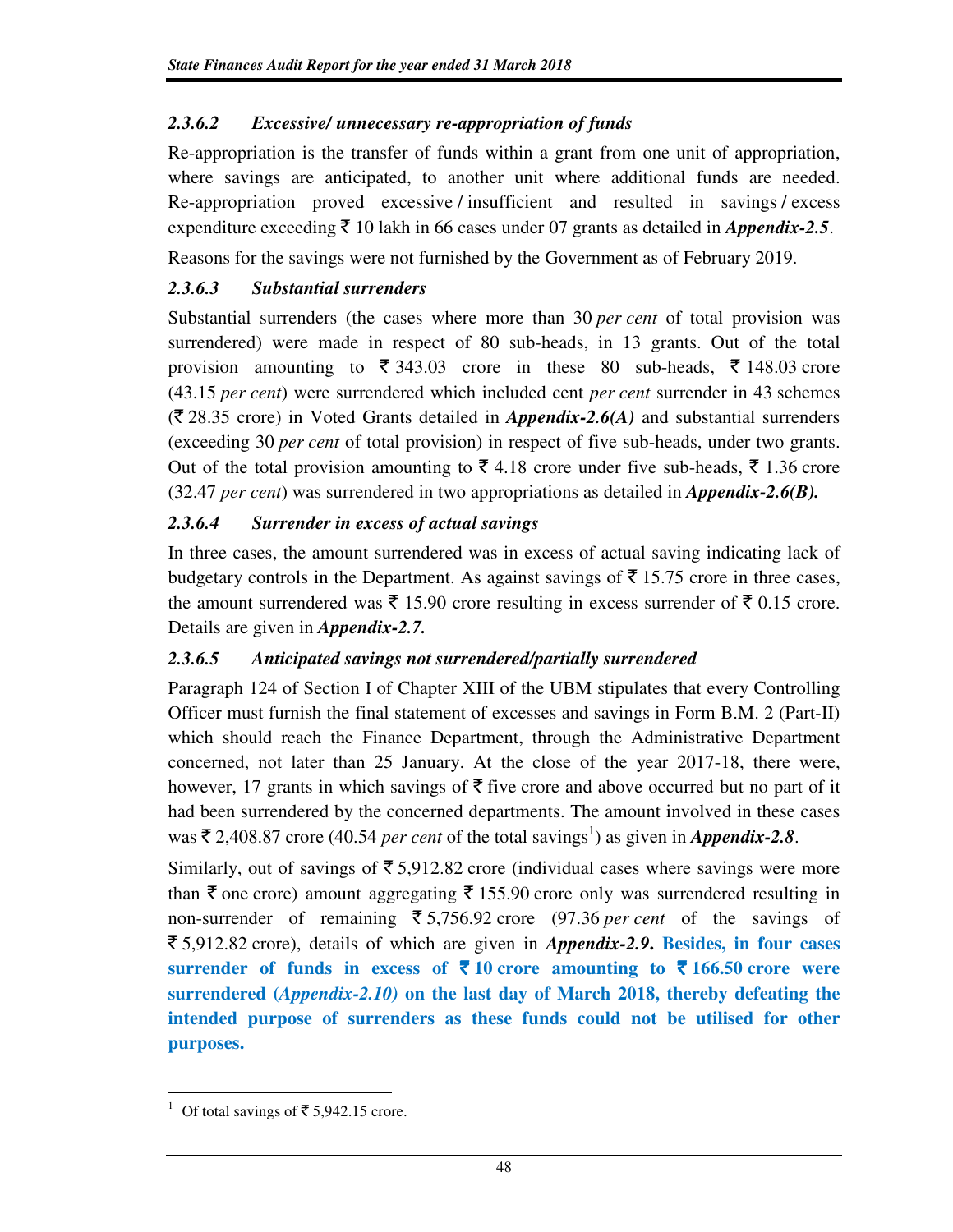# *2.3.6.6 Appropriation vis-à-vis expenditure*

Appropriation audit shows that in 55 cases, savings exceeded  $\bar{\tau}$  one crore or more than 20 *per cent* of total provision in each case **(***Appendix-2.11***)**. Against the total savings of ₹ 5,941.69 crore, savings of ₹ 5,524.05 crore (92.97 *per cent*)<sup>2</sup> occurred in 24 cases relating to 16 grants and one Appropriation as given in **Table-2.6**.

|                        |                  |                                                                |                                  |                | $( \bar{\mathbf{\mathcal{F}}}$ in crore) |
|------------------------|------------------|----------------------------------------------------------------|----------------------------------|----------------|------------------------------------------|
| Sl. No.                | <b>Grant No.</b> | Name of the Grant/Appropriation                                | <b>Total Grant/Appropriation</b> | <b>Savings</b> | Percentage                               |
| <b>Revenue-Voted</b>   |                  |                                                                |                                  |                |                                          |
| 1.                     | 06               | Revenue and General Administration                             | 1,752.67                         | 823.29         | 46.97                                    |
| 2.                     | 07               | Finance, Tax, Planning, Secretariat & Misc.<br><b>Services</b> | 7,629.63                         | 226.15         | 2.96                                     |
| 3.                     | 11               | Education, Sports, Youth Welfare and<br>Culture                | 6.670.18                         | 439.41         | 6.59                                     |
| 4.                     | 12               | Medical, Health and Family Welfare                             | 1,951.34                         | 510.18         | $\overline{26.15}$                       |
| 5.                     | 13               | Water Supply, Housing and<br>Urban<br>Development              | 755.41                           | 171.25         | 22.67                                    |
| 6.                     | 15               | Welfare                                                        | 1,496.97                         | 324.83         | 21.70                                    |
| 7.                     | 17               | <b>Agriculture Works and Research</b>                          | 901.30                           | 64.05          | 7.11                                     |
| 8.                     | 19               | <b>Rural Development</b>                                       | 1,212.25                         | 557.81         | 46.01                                    |
| 9.                     | 22               | Public Work                                                    | 705.46                           | 63.62          | 9.02                                     |
| 10.                    | 25               | Food                                                           | 237.71                           | 55.36          | 23.29                                    |
| 11.                    | 27               | Forest                                                         | 633.80                           | 82.90          | 13.08                                    |
| $\overline{12}$ .      | 29               | Horticulture Development                                       | 271.11                           | 55.47          | 20.46                                    |
| 13.                    | 30               | Welfare of Scheduled Castes                                    | 1,006.21                         | 245.12         | 24.36                                    |
| $\overline{14}$ .      | 31               | Welfare of Scheduled Tribes                                    | 315.42                           | 90.34          | 28.64                                    |
| <b>Total</b>           |                  |                                                                | 25,539.46                        | 3,709.78       | 14.52                                    |
| <b>Revenue Charged</b> |                  |                                                                |                                  |                |                                          |
| 1.                     | 07               | Finance, Tax, Planning, Secretariat &<br>Misc. Services        | 4,634.33                         | 646.15         | 13.94                                    |
| <b>Total</b>           |                  |                                                                | 4,634.33                         | 646.15         | 13.94                                    |
| <b>Capital Voted</b>   |                  |                                                                |                                  |                |                                          |
| 1.                     | 06               | Revenue and General Administration                             | 728.90                           | 146.15         | $\overline{20.05}$                       |
| 2.                     | 07               | Finance, Tax, Planning, Secretariat & Misc.<br><b>Services</b> | 452.00                           | 262.41         | 58.06                                    |
| 3.                     | 11               | Education, Sports, Youth Welfare and<br>Culture                | 277.14                           | 111.97         | 40.40                                    |
| 4.                     | 12               | Medical, Health and Family Welfare                             | 146.55                           | 82.61          | 56.37                                    |
| 5.                     | 13               | Water Supply, Housing and Urban<br>Development                 | 831.00                           | 193.49         | 23.28                                    |
| 6.                     | 19               | Rural Development                                              | 1,183.16                         | 55.16          | 4.66                                     |
| 7.                     | 21               | Energy                                                         | 339.00                           | 196.67         | 58.01                                    |
| 8.                     | 23               | <b>Industries</b>                                              | 63.74                            | 57.77          | 90.63                                    |
| 9.                     | 30               | Welfare of Scheduled Castes                                    | 306.24                           | 61.89          | 20.21                                    |
| <b>Total</b>           |                  |                                                                | 4,327.73                         | 1,168.12       | 26.99                                    |
| <b>Grand Total</b>     |                  |                                                                | 34,501.52                        | 5,524.05       | 16.01                                    |

*Source: Appropriation Accounts.* 

The reasons for the savings though called for, were yet to be received (February 2019).

# *2.3.6.7 Persistent Savings*

During the last five years, there were persistent savings of more than  $\bar{\tau}$  one crore in 45 cases as detailed in **Table-2.7**.

 $\frac{2}{2}$  Exceeding ₹ 50 crore in each case.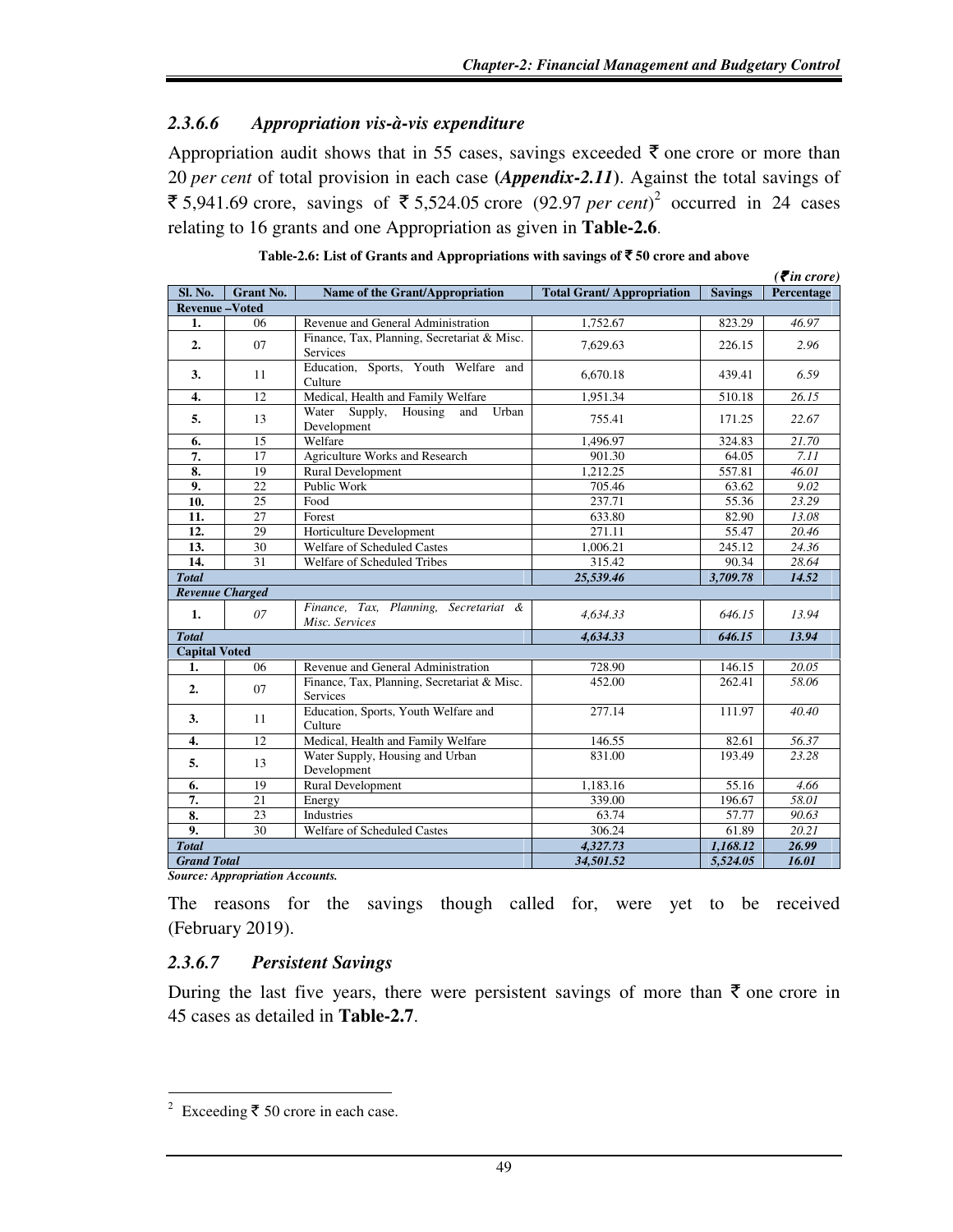| SI. |                                                                            | <b>Amount of Saving</b> |             |         |          | $\mathbf{v}$ in crore, |
|-----|----------------------------------------------------------------------------|-------------------------|-------------|---------|----------|------------------------|
| No. | No. and Name of grant                                                      | $2013 - 14$             | $2014 - 15$ | 2015-16 | 2016-17  | 2017-18                |
|     | <b>Revenue-Voted</b>                                                       |                         |             |         |          |                        |
| 1.  | 04-Judicial Administration                                                 | 36.52                   | 35.73       | 29.67   | 54.67    | 19.38                  |
| 2.  | 06-Revenue & General Administration                                        | 1,466.73                | 1,037.70    | 669.86  | 1,284.98 | 823.29                 |
|     | 07-Finance, Tax, Planning, Secretariat &                                   |                         |             |         |          |                        |
| 3.  | <b>Miscellaneous Services</b>                                              | 116.17                  | 480.27      | 786.13  | 1,020.53 | 226.15                 |
| 4.  | 08-Excise                                                                  | 2.02                    | 1.44        | 1.91    | 5.13     | 2.59                   |
| 5.  | 10-Police & Jail                                                           | 23.71                   | 100.55      | 60.74   | 149.77   | 73.90                  |
| 6.  | 11-Education, Sports, Youth Welfare &<br><b>Culture</b>                    | 635.48                  | 741.48      | 811.98  | 1,313.18 | 439.41                 |
| 7.  | 12-Medical, Health & Family Welfare                                        | 116.11                  | 397.34      | 514.02  | 452.31   | 510.18                 |
| 8.  | 13-Water Supply, Housing & Urban<br><b>Development</b>                     | 308.25                  | 175.86      | 299.99  | 416.29   | 171.25                 |
| 9.  | 14-Information                                                             | 1.16                    | 1.01        | 2.19    | 4.76     | 3.30                   |
| 10. | 15-Welfare                                                                 | 178.11                  | 342.56      | 396.89  | 504.66   | 324.83                 |
| 11. | 16-Labour & Employment                                                     | 28.70                   | 58.20       | 86.03   | 72.37    | 19.06                  |
| 12. | 17-Agriculture Works & Research                                            | 186.93                  | 91.09       | 215.51  | 252.03   | 64.05                  |
| 13. | 18-Co-operative                                                            | 8.53                    | 7.93        | 6.60    | 16.69    | 2.84                   |
| 14. | <b>19-Rural Development</b>                                                | 179.22                  | 651.46      | 126.96  | 485.65   | 557.81                 |
| 15. | 20-Irrigation & Flood                                                      | 36.48                   | 63.40       | 49.57   | 100.57   | 36.58                  |
| 16. | 22-Public Works                                                            | 95.65                   | 205.45      | 119.55  | 61.65    | 63.62                  |
| 17. | 23-Industries                                                              | 20.89                   | 14.02       | 34.66   | 106.40   | 43.01                  |
| 18. | 24-Transport                                                               | 3.22                    | 5.27        | 5.60    | 11.69    | 9.43                   |
| 19. | $25 - Food$                                                                | 226.55                  | 224.72      | 129.08  | 171.66   | 55.36                  |
| 20. | 26-Tourism                                                                 | 13.43                   | 42.46       | 4.17    | 18.69    | 8.40                   |
| 21. | $27$ -Forest                                                               | 31.00                   | 1,19.93     | 80.72   | 2,10.08  | 82.90                  |
| 22. | <b>28-Animal Husbandry</b>                                                 | 24.93                   | 33.92       | 24.21   | 73.87    | 22.33                  |
| 23. | 29-Horticulture Development                                                | 40.87                   | 41.31       | 61.45   | 49.46    | 55.47                  |
| 24. | 30-Welfare of Scheduled Castes                                             | 210.01                  | 269.50      | 490.39  | 542.21   | 245.12                 |
| 25. | <b>31-Welfare of Scheduled Tribes</b>                                      | 58.99                   | 95.59       | 117.85  | 138.15   | 90.34                  |
|     | Revenue-Charged                                                            |                         |             |         |          |                        |
| 1.  | 04-Judicial Administration                                                 | 5.52                    | 7.59        | 8.77    | 28.12    | 7.20                   |
| 2.  | 07- Finance, Tax, Planning, Secretariat &<br><b>Miscellaneous Services</b> | 646.03                  | 657.44      | 414.76  | 226.69   | 646.15                 |
| 3.  | 09-Public Service Commission                                               | 2.40                    | 1.59        | 1.64    | 9.49     | 10.11                  |
| 4.  | 22-Public Works                                                            | 1.75                    | 4.71        | 5.09    | 1.38     | 3.95                   |
|     | Capital-Voted                                                              |                         |             |         |          |                        |
| 1.  | 01-Legislature                                                             | 22.00                   | 19.97       | 23.50   | 9.93     | 0.46                   |
| 2.  | 04-Judicial Administration                                                 | 7.94                    | 19.54       | 29.06   | 38.67    | 3.76                   |
| 3.  | 06-Revenue & General Administration                                        | 13.78                   | 4.85        | 4.42    | 74.61    | 146.15                 |
| 4.  | 07-Finance, Tax, Planning, Secretariat &<br><b>Miscellaneous Services</b>  | 40.81                   | 23.09       | 15.31   | 310.53   | 262.41                 |
| 5.  | 10-Police & Jail                                                           | 46.89                   | 7.55        | 2.91    | 17.12    | 8.43                   |
| 6.  | 11-Education, Sports, Youth Welfare<br>& Culture                           | 184.55                  | 189.88      | 370.80  | 152.73   | 111.97                 |
| 7.  | 12-Medical, Health & Family Welfare                                        | 188.14                  | 24.27       | 33.80   | 32.28    | 82.61                  |
| 8.  | 13-Water Supply, Housing & Urban                                           | 275.08                  | 477.85      | 157.08  | 174.45   | 193.49                 |
|     | <b>Development</b>                                                         |                         |             |         |          |                        |
| 9.  | 15-Welfare                                                                 | 6.75                    | 74.29       | 39.12   | 17.66    | 44.01                  |
| 10. | 19-Rural Development                                                       | 62.82                   | 219.63      | 51.80   | 70.26    | 55.16                  |
| 11  | 21-Energy                                                                  | 325.76                  | 361.66      | 102.42  | 314.05   | 196.67                 |
| 12. | 23-Industries                                                              | 28.21                   | 25.81       | 16.29   | 34.66    | 57.77                  |
| 13. | 24-Transport                                                               | 95.18                   | 30.00       | 59.21   | 44.41    | 19.23                  |
| 14. | 26-Tourism                                                                 | 47.68                   | 179.95      | 63.10   | 71.64    | 5.22                   |
| 15. | 30-Welfare of Scheduled Castes                                             | 300.94                  | 299.68      | 134.77  | 117.96   | 61.89                  |
| 16. | 31-Welfare of Scheduled Tribes                                             | 81.60                   | 42.37       | 61.52   | 59.85    | 36.65                  |

| Table-2.7: List of Grants indicating persistent savings during last five years (2013-14 to 2017-18) |                               |
|-----------------------------------------------------------------------------------------------------|-------------------------------|
|                                                                                                     | $\bar{\mathcal{F}}$ in crore) |

**Reasons for savings in 2017-18 were not intimated by the Government (February 2019). Despite being mentioned in the Report on State Finances of the Comptroller & Auditor General of India for the year 2016-17 of the State, a substantial number of cases were noticed where savings persisted during the current**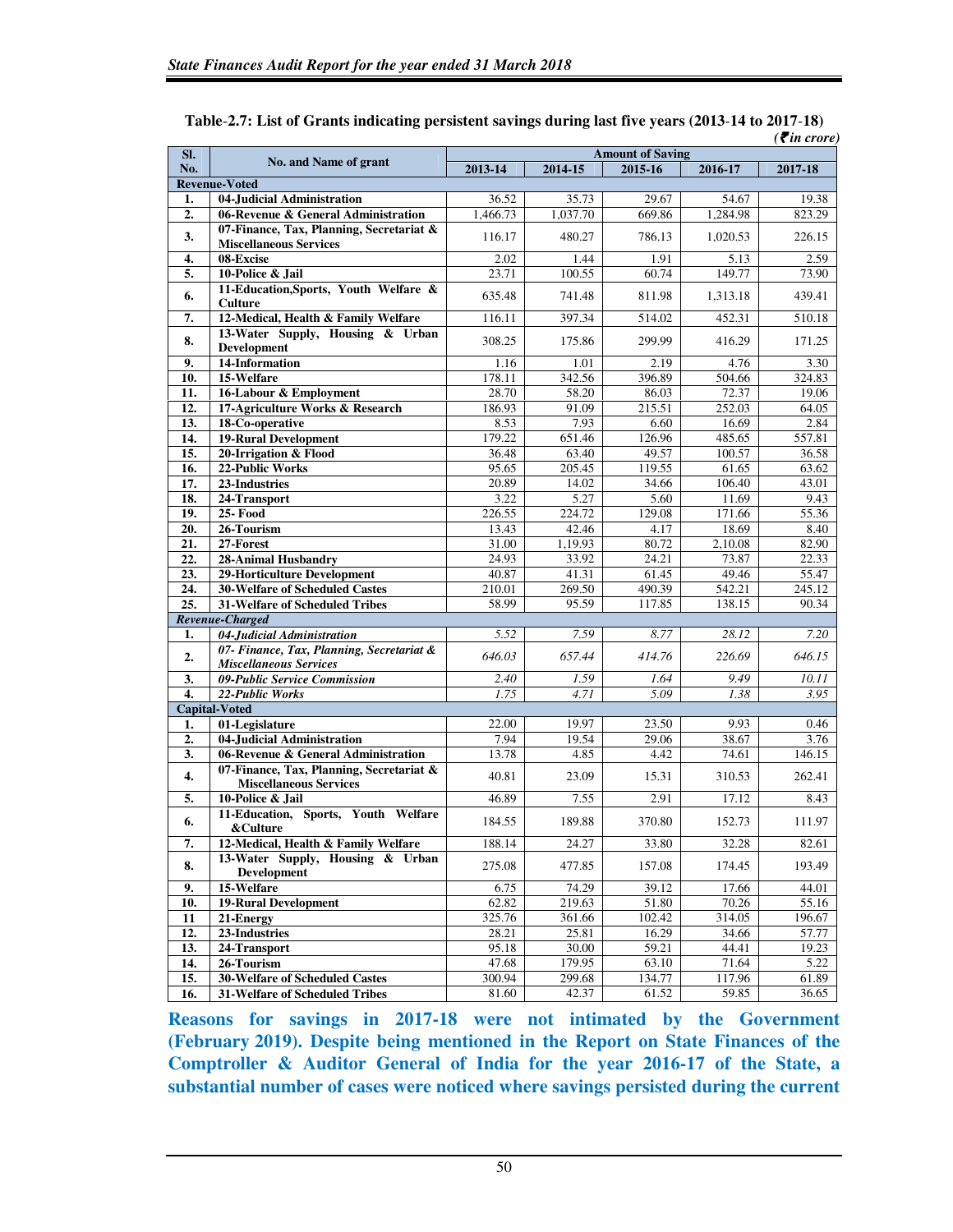*(₹in crore)* 

**year also which is indicative of persistent over assessment of requirement of funds. This needs to be reviewed.** 

# *2.3.7 Drawal of funds to avoid lapse of Budget*

Government is authorised to open Personal Deposit Accounts in order to deposit money by transferring funds from the Consolidated Fund for discharging liabilities of the Government. According to the provisions contained in General Financial and Accounts Rules (Rule 8), funds shall be withdrawn only if required for immediate payment and shall not be removed from the Government Account for investment or deposit elsewhere without the consent of the Finance Department. Besides, the practice of withdrawing funds with a view to avoiding lapse of Budget grant and placing such moneys as deposits in the Public Account or with Bank is forbidden.

At the end of 2017-18, unspent balances to the tune of  $\bar{\xi}$  235.52 crore remained **untransferred to the Consolidated Fund. Further, it was also noticed that an**  amount of  $\bar{\mathbf{\xi}}$  0.41 crore and  $\bar{\mathbf{\xi}}$  0.66 crore drawn under Major Heads 4225 and **4235 were transferred to PD Accounts in March.** 

The status of PDA during 2017-18 is given in **Table-2.8.** 

### **Table**-**2.8: Status of PD Accounts (MH 8443-106) during 2017-18**

| <b>Opening Balance</b> |        |        | <b>Addition during the year</b> |                | Closed during the year | <b>Closing Balance</b> |        |  |
|------------------------|--------|--------|---------------------------------|----------------|------------------------|------------------------|--------|--|
| <b>Number</b>          | Amount | Number | Amount                          | Number         | Amount                 | Number                 | Amount |  |
| 19                     | 185.33 |        | ' 35.76                         | $\overline{Q}$ | 85.57                  |                        | 235.52 |  |



**Chart-2.5: PD Accounts** 

**Overall number of PD accounts has come down while the amount involved has increased over the previous year.** 

An analysis of the 15 PD accounts disclosed that  $\bar{\tau}$  144.14 crore was lying unspent **for more than one year. Transferring money to PD accounts from Consolidated Fund of State and not spending these amount leads to over statement of expenditure from Consolidated Fund of State.**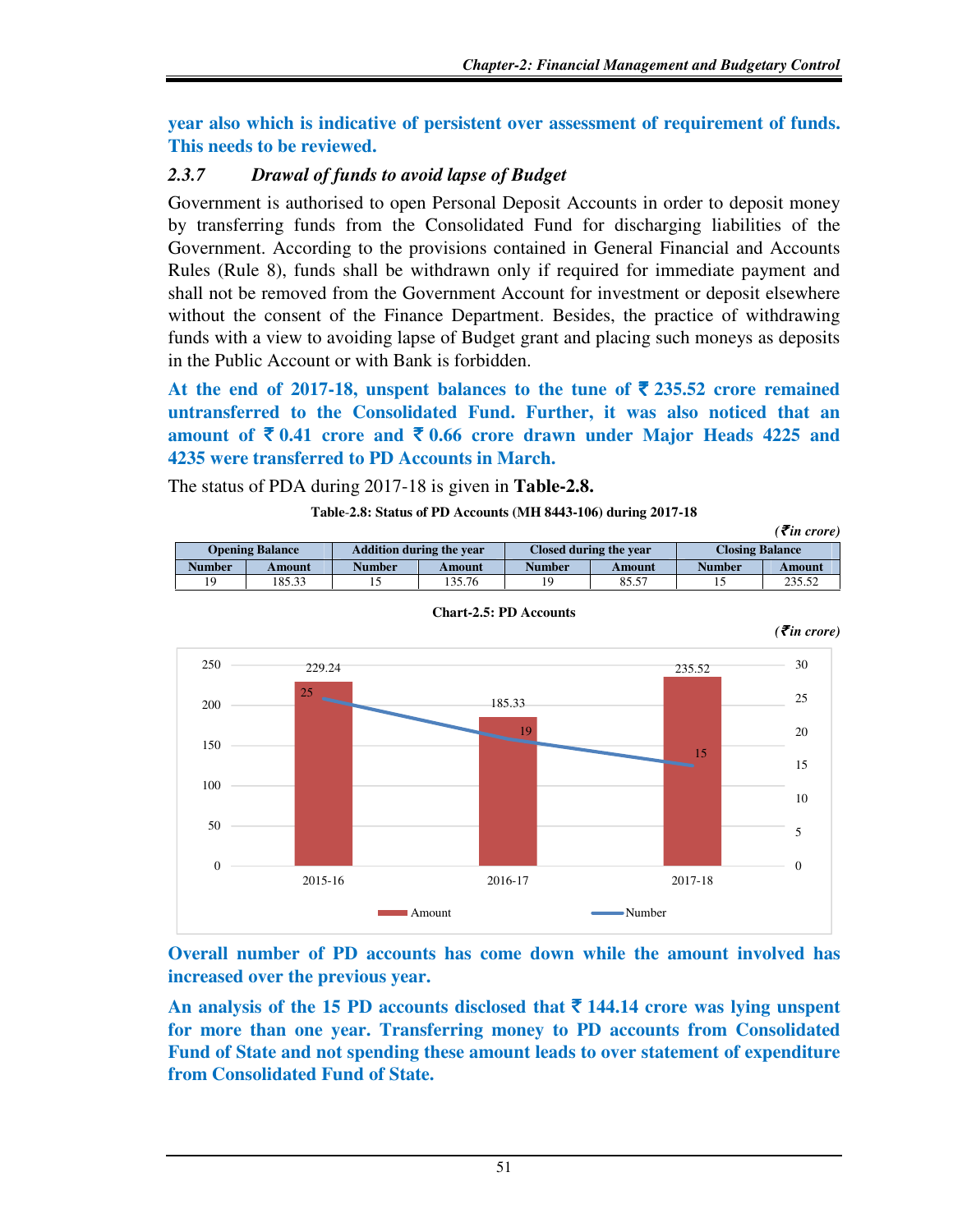**Further scrutiny of accounts of the Chief Treasury Officer, Dehradun showed that there was no change in the number but there was an increase in amount of deposit accounts at the end of 2017-18.** 

The status of deposit accounts from 2015-16 to 2017-18 is detailed in **Table-2.9.**

|                                      |                           |        |                           |        |                           | $\overline{\mathcal{E}}$ in crore) |  |
|--------------------------------------|---------------------------|--------|---------------------------|--------|---------------------------|------------------------------------|--|
|                                      | 2015-16                   |        | 2016-17                   |        | 2017-18                   |                                    |  |
| <b>Deposit Heads</b>                 | No. of<br><b>Accounts</b> | Amount | No. of<br><b>Accounts</b> | Amount | No. of<br><b>Accounts</b> | Amount                             |  |
| 8338-Deposit of Local Fund           | 0 <sub>5</sub>            | 82.28  | 0.5                       | 90.98  | 0.5                       | 91.18                              |  |
| 8443-Civil Deposit                   | 06                        | 130.74 | 05                        | 123.71 | 04                        | 105.06                             |  |
| 8448-Deposit of Local Funds          | 17                        | 33.08  | 17                        | 38.18  | 19                        | 109.24                             |  |
| <b>Total fund Parked/transferred</b> | 28                        | 246.10 | 27                        | 252.87 | 28                        | 305.48                             |  |

### **Table**-**2.9: Status of the deposit accounts**

*Source: Records of Chief Treasury Officer, Dehradun.* 

**These Personal Deposit accounts were required to be closed on the last working day of the financial year and unspent balances were required to be transferred to the Consolidated Fund. However, this was not done.** 

**Non-reconciliation of balances in PD accounts periodically and not transferring the unspent balances lying in PD accounts to Consolidated Fund before the closure of the financial year entails the risk of misuse of public funds, fraud and misappropriation.** 

### **2.4 Outcome of Review of Selected Grants**

A review of receipts and expenditure under Grant No. 06-Revenue & General Administration and Grant No. 19- Rural Development for the period 2015-16 to 2017-18 revealed the following position:

### **Grant No. 06-Revenue & General Administration**

### *A. Revenue Expenditure*

The overall revenue expenditure showed decrease during 2016-17 by 6.65 *per cent* and further decreased by 41.19 *per cent* during 2017-18 over the previous year, as summarised in the **Table-2.10**.

|                                                                                                                                                                                                                 |         |                       |                                   |              |                                     |               |               | $\left( \mathbf{\bar{z}}$ in crore) |
|-----------------------------------------------------------------------------------------------------------------------------------------------------------------------------------------------------------------|---------|-----------------------|-----------------------------------|--------------|-------------------------------------|---------------|---------------|-------------------------------------|
|                                                                                                                                                                                                                 |         |                       |                                   |              |                                     |               |               | In per cent                         |
| <b>Head of Account</b>                                                                                                                                                                                          | Year    | Original<br>provision | <b>Supplementary</b><br>provision | <b>Total</b> | <b>Actual</b><br><b>Expenditure</b> | <b>Saving</b> | <b>Saving</b> | <b>Variation</b> in<br>Exp.         |
| 2029-Land Revenue,<br>2052-Secretariat- General<br>2053-District<br>Services.                                                                                                                                   | 2015-16 | 2,082.10              | 284.81                            | 2,366.91     | 1,696.36                            | 670.55        | 28.33         |                                     |
| 2070-<br>Administration.<br>Administrative<br>Other<br>Service,<br>2075-Miscellaneous<br>General Service, 2245-<br>Relief on Account of<br>Natural Calamities<br>$\cdot$<br>$\alpha$ $\alpha$<br>$\overline{a}$ | 2016-17 | 2.666.17              | 203.23                            | 2.869.40     | 1,583.60                            | 1.285.80      | 44.81         | $(-) 6.65$                          |
|                                                                                                                                                                                                                 | 2017-18 | 1.735.54              | 19.52                             | 1.755.06     | 931.26                              | 823.80        | 46.94         | $(-)$ 41.19                         |

**Table**-**2.10: Summarised position of actual expenditure** *vis-à-vis* **original provision during 2015-16 to 2017-18** 

 *Source: Appropriation Accounts.*

It is evident from the above that there were persistent savings ranging between  $\bar{\mathcal{F}}$  670.55 crore (28.33 *per cent*) and  $\bar{\mathcal{F}}$  1,285.80 crore (44.81 *per cent*) during 2015-16 to 2016-17. During 2017-18, there was unnecessary supplementary provision of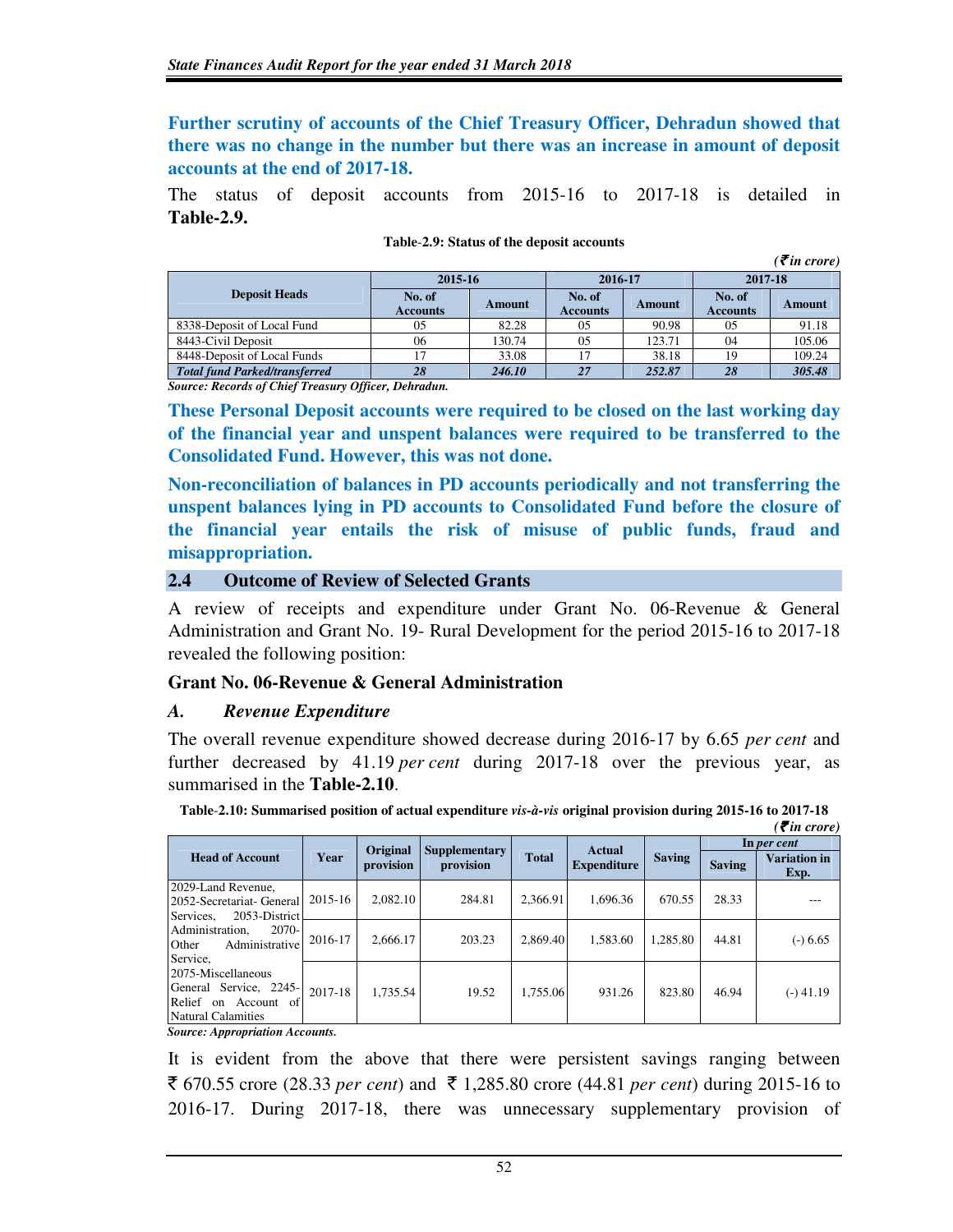$\bar{\xi}$  19.52 crore as the original allotment ( $\bar{\xi}$  1,735.54 crore) was more than actual expenditure ( $\bar{\mathfrak{F}}$  931.26 crore).

Test check of certain heads revealed trends of major variations (more than  $\bar{\tau}$  50 lakh in any year) in expenditure over previous years, as shown below in **Table-2.11**.

| <b>Sl. No.</b> | <b>Head</b>    |           | Expenditure ( $\vec{\tau}$ in lakh) |           |                | Variation ( <i>\migrin lakh</i> ) | <b>Variation</b><br>(in per cent) |            |
|----------------|----------------|-----------|-------------------------------------|-----------|----------------|-----------------------------------|-----------------------------------|------------|
|                |                | 2015-16   | 2016-17                             | 2017-18   | 2016-17        | 2017-18                           | 2016-17                           | 2017-18    |
| 1.             | 2029-00-103-03 | 10,896.72 | 10,493.35                           | 11,525.00 | (-)403.37      | $(+)1,031.65$                     | $(-)3.70$                         | $(+)9.83$  |
| 2.             | 2029-00-800-03 | 817.22    | 917.04                              | 0.00      | (+)99.82       | $(-)917.04$                       | $(+)12.21$                        | (-)100.00  |
| 3.             | 2070-00-104-04 | 663.28    | 809.56                              | 1.007.46  | $(+)146.28$    | $(+)197.90$                       | $(+)22.05$                        | $(+)24.45$ |
| 4.             | 2070-00-107-04 | 432.46    | 531.42                              | 719.69    | (+)98.96       | $(+)188.27$                       | $(+)22.88$                        | $(+)35.43$ |
| 5.             | 2070-00-107-11 | 276.82    | 132.85                              | 0.00      | $(-)143.97$    | $(-)132.85$                       | $(-152.01)$                       | (-)100.00  |
| 6.             | 2245-05-800-13 | 14.613.65 | 35,567.54                           | 0.00      | $(+)20.953.89$ | $(-)3,5567.50$                    | (+)143.39                         | (-)100.00  |
| 7.             | 2245-80-800-01 | 32,720.45 | 18,689.98                           | 16.792.74 | $(-)14,030.50$ | $(-)1,897.24$                     | $(-)42.88$                        | $(-)10.15$ |
| 8.             | 2245-80-800-03 | 4,886.14  | 2,166.46                            | 0.00      | $(-)2,719.68$  | $(-)2,166.46$                     | $(-)55.66$                        | (-)100.00  |
| 9.             | 2245-80-800-97 | 70,000.00 | 79.153.00                           | 0.00      | $(+)9,153.00$  | $(-)79,153.00$                    | $(+)13.08$                        | (-)100.00  |
| 10.            | 2245-05-101-01 | 27,436.00 | 22,000.00                           | 23,100.00 | $(-)5,436.00$  | $(+)1,100.00$                     | (-)19.81                          | $(+)5.00$  |

**Table**-**2.11: Trends of major variations in expenditure over previous years in grant** 

*Source: Detailed Appropriation Accounts.* 

# *B. Capital Expenditure*

The overall capital expenditure showed decrease of 20.16 *per cent* during 2016-17 over the previous year. However, it showed a steep increase of 8,119.32 *per cent* during 2017-18, as summarised below in **Table-2.12**.

**Table**-**2.12: Summarised position of actual expenditure** *vis-à-vis* **original /supplementary provision during 2015-16 to 2017-18** 

|                                                        |         |                  |                                   |              |                    |               |               | $\left(\bar{\tau}$ in crore)              |
|--------------------------------------------------------|---------|------------------|-----------------------------------|--------------|--------------------|---------------|---------------|-------------------------------------------|
|                                                        |         | Original         |                                   |              | <b>Actual</b>      |               | In per cent   |                                           |
| <b>Head of Account</b>                                 | Year    | <b>Provision</b> | Supplementary<br><b>Provision</b> | <b>Total</b> | <b>Expenditure</b> | <b>Saving</b> | <b>Saving</b> | <b>Variation in</b><br><b>Expenditure</b> |
| 4059- Capital Outlay on                                | 2015-16 | 4.81             | 8.50                              | 13.31        | 8.88               | 4.43          | 33.28         |                                           |
| Public Work,                                           | 2016-17 | 80.70            | 1.00                              | 81.70        | 7.09               | 74.61         | 91.32         | $(-)20.16$                                |
| 4250-Capital Outlay on<br><b>Other Social Services</b> | 2017-18 | 708.40           | 20.50                             | 728.90       | 582.75             | 146.15        |               | $20.05$ (+)8,119.32                       |

*Source: Appropriation Accounts.* 

It is evident from the above that there were persistent savings of  $\bar{\tau}$  4.43 crore  $(33.28 \text{ per cent}), \xi$  74.61 crore (91.32 *per cent*) and  $\xi$  146.15 crore (20.05 *per cent*) in the years 2015-16, 2016-17 and 2017-18 respectively. During 2016-17, there was unnecessary supplementary provision of  $\bar{\tau}$  1.00 crore as the original provision ( $\bar{\tau}$  80.70 crore) was more than the actual expenditure ( $\bar{\tau}$  7.09 crore). Similarly, during 2017-18, there was unnecessary supplementary provision of  $\bar{\tau}$  20.50 crore as the original allotment ( $\bar{\tau}$  708.40 crore) was more than actual expenditure ( $\bar{\tau}$  582.75 crore).

# *C. Non-Utilisation of entire Provision*

Test check of sub-heads revealed that the department did not utilise the entire provision during 2015-16 to 2017-18 at the end of the year ( $\bar{\tau}$  one crore and above) under following sub-heads: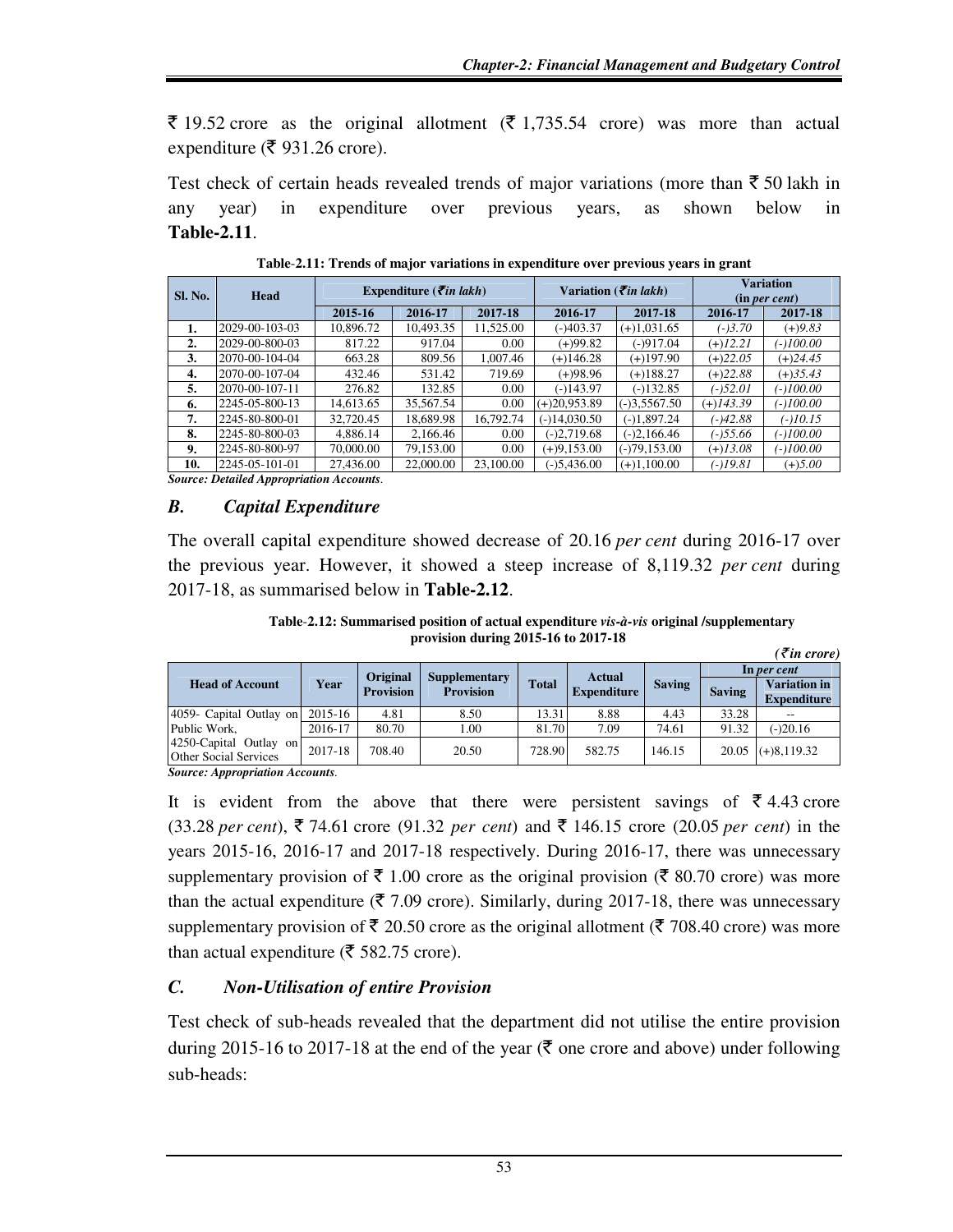|        |         |                        |          | $\epsilon$ ( $\bar{\epsilon}$ in lakh) |
|--------|---------|------------------------|----------|----------------------------------------|
| Sl.No. | Year    | <b>Head of Account</b> | Original | <b>Saving</b>                          |
| ı.     | 2015-16 | 2029-00-103-01         | 2,500.00 | 2,500.00                               |
| 2.     |         | 2245-80-102-01         | 150.00   | 150.00                                 |
| 3.     |         | 2029-00-103-01         | 2,000.00 | 2,000.00                               |
| 4.     | 2016-17 | 2070-00-800-01         | 177.74   | 177.74                                 |
| 5.     |         | 2245-80-102-01         | 150.00   | 150.00                                 |
| 6.     |         | 2245-80-800-05         | 1.000.00 | 1,000.00                               |
| 7.     |         | 2245-80-102-10         | 500.00   | 500.00                                 |
| 8.     |         | 2245-80-800-12         | 120.00   | 120.00                                 |
| 9.     | 2017-18 | 4059-60-051-07         | 200.00   | 200.00                                 |
| 10.    |         | 4059-60-051-09         | 120.00   | 120.00                                 |
| 11.    |         | 4250-00-101-01         | 500.00   | 500.00                                 |

**Table**-**2.13: Summarised position of Non**-**Utilisation of entire Provision during 2015-16 to 2017**-**18** 

*Source: Detailed Appropriation Accounts.* 

### *D. Receipts*

The overall position of revenue receipts under 0029, 0070 and 0075 Major Head of the selected grant during 2015-16 to 2017-18 is summarised in **Table-2.14.** 

### **Table**-**2.14: Position of revenue receipts under 0029, 0070 and 0075 Major Head of the grant**

|         |                                  |                                   |                           |                            | $( \bar{\mathbf{\mathcal{F}}}$ in crore)                |
|---------|----------------------------------|-----------------------------------|---------------------------|----------------------------|---------------------------------------------------------|
| Year    | <b>Budget</b><br><b>Estimate</b> | <b>Revised</b><br><b>Estimate</b> | Actual<br><b>Receipts</b> | <b>Excess</b> / short fall | <b>Per cent Variation to Revised</b><br><b>Estimate</b> |
| 2015-16 | 74.02                            | 73.85                             | 65.56                     | $(-)8.29$                  | $(-)11.23$                                              |
| 2016-17 | 89.35                            | 210.88                            | 192.25                    | $(-)18.63$                 | $(-)8.83$                                               |
| 2017-18 | 124.67                           | 95.67                             | 178.96                    | $(+)83.29$                 | $(+)87.06$                                              |

*Source: Budget and Finance Accounts.* 

Test check of certain heads revealed lower/higher estimation in the subsequent years as compared to actual receipts in previous years as given in **Table-2.15**.

|                  |                        |             |                        |                         |                        |                         | $( \bar{\mathbf{\mathcal{F}}}$ in crore) |
|------------------|------------------------|-------------|------------------------|-------------------------|------------------------|-------------------------|------------------------------------------|
| Sl. No.          | <b>Head of Account</b> | Year        | <b>Budget Estimate</b> | <b>Revised Estimate</b> | <b>Actual Receipts</b> | <b>Excess/Shortfall</b> | <b>Per cent Variation</b><br>to R.E      |
|                  |                        | $2015 - 16$ | 11.00                  | 11.00                   | 27.88                  | $(+)16.88$              | $(+)153.45$                              |
| 1.               | $0029 - 01 - 101$      | 2016-17     | 20.20                  | 29.24                   | 29.21                  | $(-)0.03$               | $(-)0.10$                                |
|                  |                        | 2017-18     | 34.00                  | 30.00                   | 11.23                  | $(-)18.77$              | $(-)62.57$                               |
|                  |                        | 2015-16     | 5.00                   | 5.00                    | 0.00                   | $(-)5.00$               | $(-100.00)$                              |
| 2.               | 0029-01-103            | 2016-17     | 5.50                   | 0.40                    | 0.40                   | 0.00                    | 0.00                                     |
|                  |                        | 2017-18     | 6.00                   | 6.00                    | 0.12                   | $(-)5.88$               | $(-)98.00$                               |
|                  |                        | 2015-16     | 0.00                   | 0.00                    | 0.00                   | 0.00                    | 0.00                                     |
| 3.               | $0029 - 01 - 105$      | 2016-17     | 0.00                   | 100.01                  | 100.01                 | 0.00                    | 0.00                                     |
|                  |                        | 2017-18     | 0.00                   | 0.00                    | 0.00                   | 0.00                    | 0.00                                     |
|                  |                        | 2015-16     | 1.12                   | 1.12                    | 0.00                   | $(-)1.12$               | $(-100.00)$                              |
| $\overline{4}$ . | 0029-01-800            | 2016-17     | 1.23                   | 29.95                   | 29.90                  | $(-)0.05$               | $(-)0.17$                                |
|                  |                        | 2017-18     | 30.03                  | 7.03                    | 12.72                  | $(+)5.69$               | $(+)80.94$                               |
|                  |                        | 2015-16     | 31.60                  | 31.60                   | 43.16                  | $(+)11.56$              | $(+)36.58$                               |
| 5.               | 0070-01-102            | 2016-17     | 34.76                  | 41.00                   | 38.81                  | $(-)2.19$               | $(-)5.34$                                |
|                  |                        | 2017-18     | 44.60                  | 44.60                   | 143.55                 | $(+)98.89$              | $(+)221.43$                              |
|                  |                        | 2015-16     | 0.11                   | 0.11                    | 0.00                   | $(-)0.11$               | $(-100.00)$                              |
| 6.               | 0070-01-800            | 2016-17     | 0.12                   | 0.73                    | 0.06                   | $(-)0.67$               | $(-)91.78$                               |
|                  |                        | 2017-18     | 0.00                   | 0.00                    | 0.01                   | $(+)0.01$               | 0.00                                     |
|                  |                        | 2015-16     | 0.00                   | 0.00                    | 0.00                   | 0.00                    | 0.00                                     |
| 7.               | 0070-02-800            | 2016-17     | 0.00                   | 0.05                    | 0.00                   | $(-)0.05$               | $(-100.00)$                              |
|                  |                        | 2017-18     | 0.01                   | 0.01                    | 0.00                   | $(-)0.01$               | $(-100.00)$                              |
|                  |                        | 2015-16     | 0.00                   | 0.00                    | 0.02                   | $(+)0.02$               | 0.00                                     |
| 8.               | 0070-60-105            | 2016-17     | 0.00                   | 0.24                    | 0.00                   | $(-)0.24$               | $(-100.00)$                              |
|                  |                        | 2017-18     | 0.15                   | 0.15                    | 0.00                   | $(-)0.15$               | $(-100.00)$                              |
|                  |                        | 2015-16     | 0.13                   | 0.13                    | 0.00                   | $(-)0.13$               | $(-100.00)$                              |
| 9.               | 0070-60-110            | 2016-17     | 0.14                   | 0.25                    | 0.00                   | $(-)0.25$               | $(-100.00)$                              |
|                  |                        | 2017-18     | 0.30                   | 0.30                    | 0.00                   | $(-)0.30$               | $(-100.00)$                              |
|                  |                        | 2015-16     | 21.00                  | 21.00                   | 19.14                  | $(-)1.86$               | $(-)8.86$                                |
| 10.              | $0075 - 01 - 105$      | 2016-17     | 23.10                  | 5.63                    | 5.64                   | $(+)0.01$               | $(+)0.18$                                |
|                  |                        | 2017-18     | 6.00                   | 4.00                    | 0.70                   | $(-)3.30$               | $(-)82.50$                               |

| Table-2.15: Summarised position of Receipts during 2015-16 to 2017-18 |  |  |  |
|-----------------------------------------------------------------------|--|--|--|
|-----------------------------------------------------------------------|--|--|--|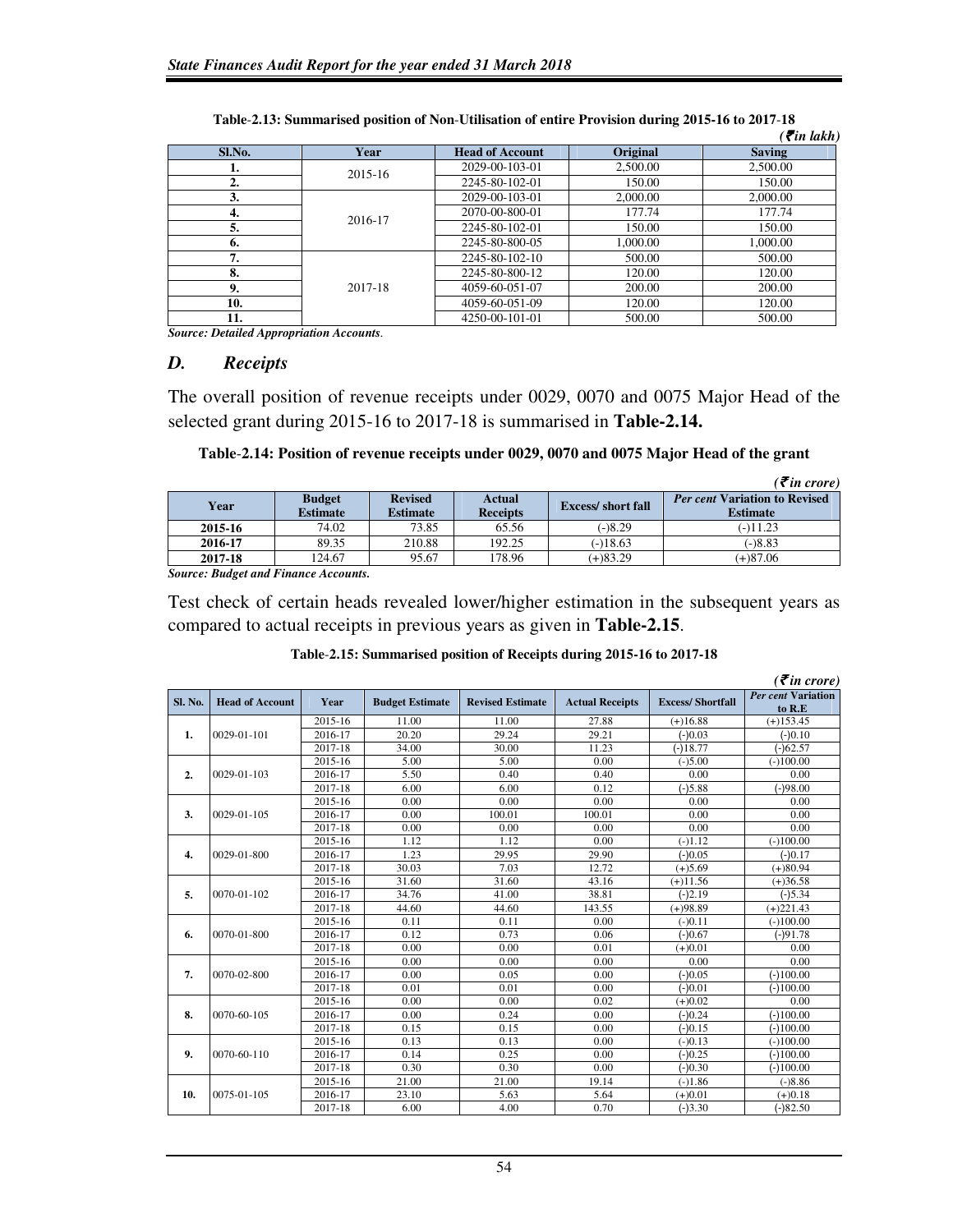|     |             | 2015-16 | 2.00 | 2.00 | 0.00      | $(-)2.00$   | $(-100.00)$   |
|-----|-------------|---------|------|------|-----------|-------------|---------------|
| 11. | 0075-01-108 | 2016-17 | 2.20 | 1.00 | 4.89      | $(+)3.89$   | $(+)389.00$   |
|     |             | 2017-18 | 2.00 | 2.00 | 4.23      | $(+)2.23$   | $(+)111.50$   |
|     | 2015-16     | .00     | 1.00 | 3.84 | $(+)2.84$ | $(+)284.00$ |               |
| 12. | 0075-01-800 | 2016-17 | 1.10 | 1.10 | 16.48     | $(+)15.38$  | $(+)1,398.18$ |
|     |             | 2017-18 | 0.00 | 0.00 | 6.38      | $(+)6.38$   | 0.00          |
|     |             | 2015-16 | 0.00 | 0.00 | $-28.47$  | $(-)28.47$  | 0.00          |
| 13. | 0075-01-900 | 2016-17 | 0.00 | 0.00 | $-33.17$  | $(-)33.17$  | 0.00          |
|     |             | 2017-18 | 0.00 | 0.00 | 0.00      | 0.00        | 0.00          |

*Source: Budget and Finance Accounts.* 

### **Grant No. 19- Rural Development**

### *A. Revenue Expenditure*

The overall revenue expenditure showed increase of 3.49 *per cent* during 2017-18 against a decrease of 18.95 *per cent* during 2016-17 over the previous years, as summarised in **Table-2.16**.

**Table-2.16: Summary of actual expenditure** *vis-à-vis* **original provision during 2015-16 to 2017-18** 

|                                                                                    |             |                 |                    |              |                                     |        |                                                                                | $(\bar{\mathbf{z}})$ in crore)                   |
|------------------------------------------------------------------------------------|-------------|-----------------|--------------------|--------------|-------------------------------------|--------|--------------------------------------------------------------------------------|--------------------------------------------------|
| <b>Head of Account</b>                                                             | Year        | <b>Original</b> | Supple-<br>mentary | <b>Total</b> | <b>Actual</b><br><b>Expenditure</b> |        | <b>Saving</b><br>$\sum$ Saving $\left  \text{ (in } per \text{ cent)} \right $ | <b>Growth</b> in<br>expenditure<br>(in per cent) |
| 2501 - Special Programme for<br>Rural Development,<br>2515-Other Rural Development | 2015-16     | 833.11          | 73.99              | 907.10       | 780.14                              | 126.96 | 14.00                                                                          |                                                  |
|                                                                                    | 2016-17     | 1.112.82        | 5.18               | 1.117.99     | 632.34                              | 485.65 | 43.44                                                                          | (-)18.95                                         |
| Programmes                                                                         | $2017 - 18$ | 1.175.13        | 37.13              | 1.212.25     | 654.44                              | 557.81 | 46.01                                                                          | $(+)3.49$                                        |

*Source: Appropriation Accounts.* 

It is evident from the above that there were persistent savings ranging between ₹ 126.96 crore (14.00 *per cent*) and ₹ 557.81 crore (46.01 *per cent*) during 2015-16 to 2017-18. During 2015-16, there was unnecessary supplementary provision of  $\bar{\xi}$  73.99 crore as the original allotment ( $\bar{\xi}$  833.11 crore) was more than actual expenditure  $(\bar{\zeta}$  780.14 crore). Similarly during 2016-17, there was unnecessary supplementary provision of  $\bar{\xi}$  5.18 crore as the original allotment ( $\bar{\xi}$  1,112.82 crore) was more than actual expenditure ( $\overline{\mathfrak{F}}$  632.34 crore). During 2017-18, there was unnecessary supplementary provision of  $\bar{\mathfrak{g}}$  37.13 crore as the original allotment ( $\bar{\mathfrak{g}}$  1,175.13 crore) was more than actual expenditure ( $\bar{\mathfrak{F}}$  654.44 crore).

Test-check of certain heads revealed significant variations (more than  $\bar{\tau}$  50 lakh in any year) in expenditure over previous years as shown below in **Table**-**2.17**.

| <b>Head</b>    |          | Expenditure ( $\vec{\tau}$ in lakh) |          | Variation ( $\vec{\tau}$ <i>in lakh</i> ) |               | Variation (in per cent) |             |
|----------------|----------|-------------------------------------|----------|-------------------------------------------|---------------|-------------------------|-------------|
|                | 2015-16  | 2016-17                             | 2017-18  | 2016-17                                   | 2017-18       | 2016-17                 | 2017-18     |
| 2515-00-003-03 | 645.17   | 696.75                              | 830.29   | $(+)51.58$                                | $(+)133.54$   | $(+)7.99$               | $(+)19.17$  |
| 2515-00-101-03 | 568.30   | 627.70                              | 736.98   | $(+)59.40$                                | $(+)109.28$   | $(+)10.45$              | $(+)17.41$  |
| 2515-00-102-01 | 110.39   | 60.11                               | 40.00    | $(-)50.28$                                | $(-)$ 20.11   | $(-)$ 45.55             | $(-)33.46$  |
| 2515-00-102-28 | 69.81    | 162.14                              | 276.26   | $(+)92.33$                                | $(+)114.12$   | $(+)132.26$             | $(+)70.38$  |
| 2515-00-102-97 | 5.041.89 | 7,283.44                            | 7,500.00 | $(+)2,241.55$                             | $(+)216.56$   | $(+)44.46$              | $(+)2.97$   |
| 2515-00-800-03 | 3.069.53 | 3.476.74                            | 0.00     | $(+)407.21$                               | $(-)3,476.74$ | $(+)13.27$              | $(-)100.00$ |
| 2515-00-800-06 | 414.20   | 202.99                              | 0.00     | $(-)211.21$                               | $(-)202.99$   | $(-)50.99$              | $(-)100.00$ |
| 2515-00-800-08 | 6.438.42 | 7.527.19                            | 118.37   | $(+)1,088.77$                             | $(-)7,408.82$ | $(+)16.91$              | $(-)98.43$  |

**Table-2.17: Trend of major variations in expenditure over previous years in grant** 

*Source: Detailed Appropriation Accounts.* 

### *B. Capital Expenditure*

The overall Capital Expenditure showed a decrease of 4.42 *per cent* during 2016-17 and an increase of 60.72 *per cent* in 2017-18 over the previous year, as summarised in **Table**-**2.18**.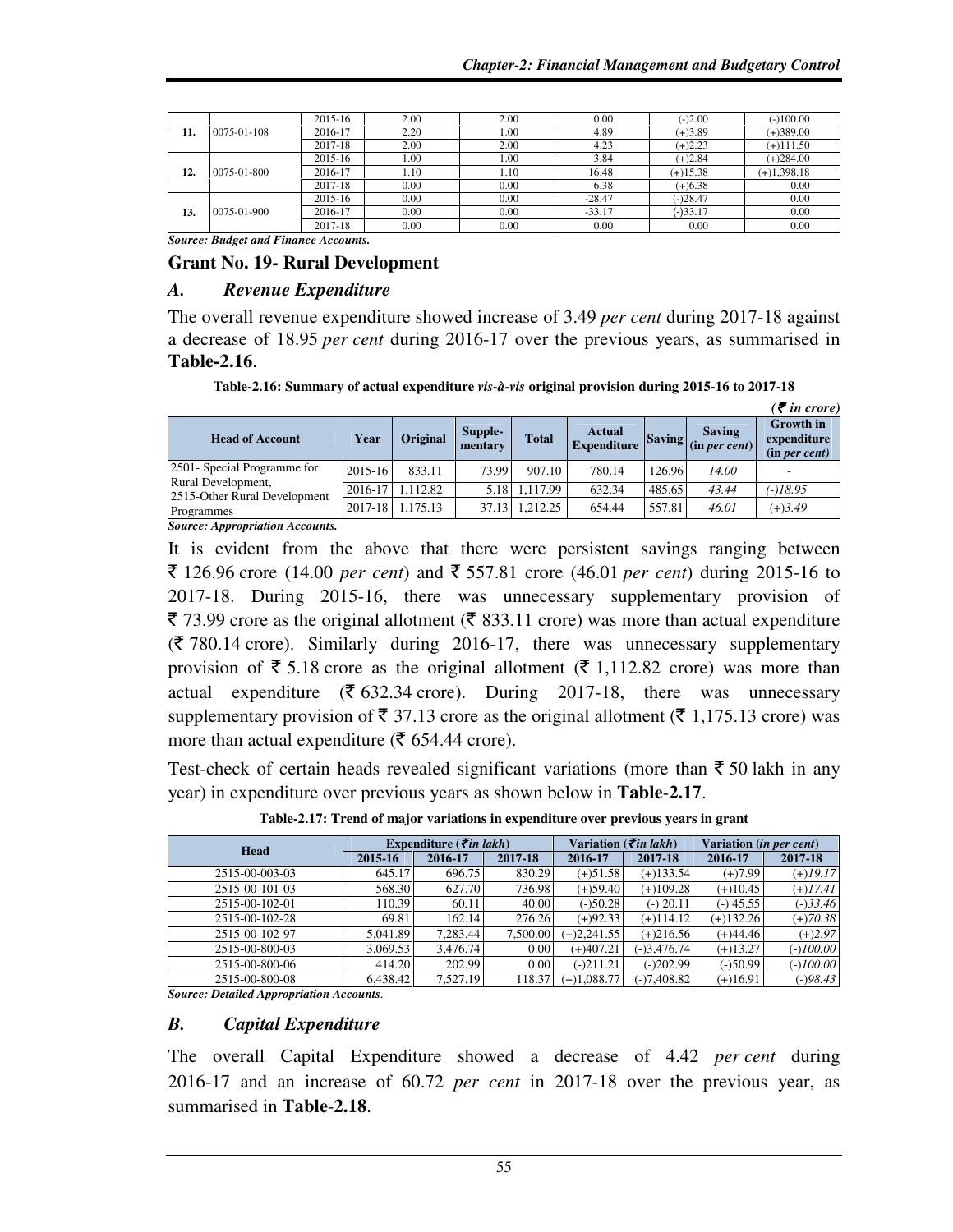| <b>Head of Account</b>          | Year        | <b>Original</b> |                      | <b>Total</b> | <b>Actual</b>      | <b>Saving</b> | $\ln$ per cent |                          |
|---------------------------------|-------------|-----------------|----------------------|--------------|--------------------|---------------|----------------|--------------------------|
|                                 |             |                 | <b>Supplementary</b> |              | <b>Expenditure</b> |               | <b>Saving</b>  | <b>Variation in Exp.</b> |
| 4515 - Capital Outlay on        | $2015 - 16$ | 638.11          | 148.00               | 786.11       | 734.31             | 51.80         | 6.59           |                          |
| other Rural Development 2016-17 |             | 772.10          | 0.00                 | 772.10       | 701.85             | 70.26         | 9.10           | $(-)$ 4.42               |
| programmes                      | $2017 - 18$ | 972.50          | 210.66               | .183.16      | .128.00            | 55.16         | 4.66           | $(+)$ 60.72              |

| Table-2.18: Summarised position of actual expenditure vis-à-vis original provision during 2015-16 to 2017-18 |                         |
|--------------------------------------------------------------------------------------------------------------|-------------------------|
|                                                                                                              | $\mathcal{F}$ in crore) |

*Source: Appropriation Accounts.* 

It is evident from the above that there were persistent savings under the Major Head-4515-Capital Outlay on Other Rural Development of  $\bar{\tau}$  51.80 crore (6.59 *per cent*),  $\bar{\xi}$  70.26 crore (9.10 *per cent*) and  $\bar{\xi}$  55.16 crore (4.66 *per cent*) in the years 2015-16, 2016-17 and 2017-18 respectively.

### *C. Non-Utilisation of the entire Provision*

Test check of certain sub-heads revealed that the department did not utilise the entire provision during 2015-16 to 2017-18 at the end of the year ( $\bar{\tau}$  one crore and above) as given in **Table-2.19**.

| Sl. No. | Year    | <b>Head of Account</b> | Original | Supplementary | Total ( $\bar{\tau}$ <i>in lakh</i> ) |
|---------|---------|------------------------|----------|---------------|---------------------------------------|
| 1.      | 2015-16 | 2515-00-102-27         | 100.00   | 0.00          | 100.00                                |
| 2.      |         | 2515-00-102-30         | 0.00     | 600.00        | 600.00                                |
| 3.      |         | 2515-00-102-07         | 120.40   | 0.00          | 120.40                                |
| 4.      |         | 2515-00-102-12         | 200.00   | 0.00          | 200.00                                |
| 5.      | 2016-17 | 2515-00-102-27         | 100.00   | 0.00          | 100.00                                |
| 6.      |         | 2515-00-102-31         | 1,000.00 | 0.00          | 1,000.00                              |
| 7.      |         | 2515-00-102-33         | 300.00   | 0.00          | 300.00                                |
| 8.      |         | 2501-02-800-01         | 100.01   | 0.00          | 100.01                                |
| 9.      |         | 2515-00-102-07         | 120.00   | 0.00          | 120.00                                |
| 10.     |         | 2515-00-102-12         | 100.00   | 0.00          | 100.00                                |
| 11.     |         | 2515-00-102-27         | 100.00   | 0.01          | 100.01                                |
| 12.     | 2017-18 | 2515-00-102-30         | 100.00   | 0.00          | 100.00                                |
| 13.     |         | 4515-00-102-09         | 200.00   | 0.00          | 200.00                                |
| 14.     |         | 4515-00-102-12         | 500.00   | 0.00          | 500.00                                |
| 15.     |         | 4515-00-102-15         | 200.00   | 0.00          | 200.00                                |

**Table**-**2.19: Summarised position of Non-Utilisation of entire Provision during 2015-16 to 2017-18** 

*Source: Detailed Appropriation Accounts.* 

### *D. Receipts*

The overall position of revenue receipts under 0501, 0505 and 0515 major head of the grant during 2015-16 to 2017-18 is summarised in **Table-2.20.** 

**Table**-**2.20: Position of revenue receipts under 0501, 0505 and 0515 Major Head of the grant**

|         |                                            |                         |                        |                         | $\bar{\mathcal{F}}$ in crore)                         |
|---------|--------------------------------------------|-------------------------|------------------------|-------------------------|-------------------------------------------------------|
| Year    | <b>Budget Estimate</b>                     | <b>Revised Estimate</b> | <b>Actual Receipts</b> | <b>Excess/Shortfall</b> | <b>Variation to Revised Estimate</b><br>(in per cent) |
| 2015-16 | 2.01                                       | 3.81                    | 5.71                   | $(+)$ 1.90              | $(+)49.87$                                            |
| 2016-17 | 5.01                                       | 8.70                    | 8.80                   | $(+) 0.10$              | $(+)$ 1.15                                            |
| 2017-18 | 9.91                                       | 9.91                    | 4.83                   | $(-)$ 5.08              | $(-)$ 51.26                                           |
|         | <b>Course: Rudget and Finance Accounts</b> |                         |                        |                         |                                                       |

*Source: Budget and Finance Accounts.* 

Test check of certain heads revealed lower/higher estimation in the subsequent years as compared to actual receipts in previous years as given in **Table-2.21**.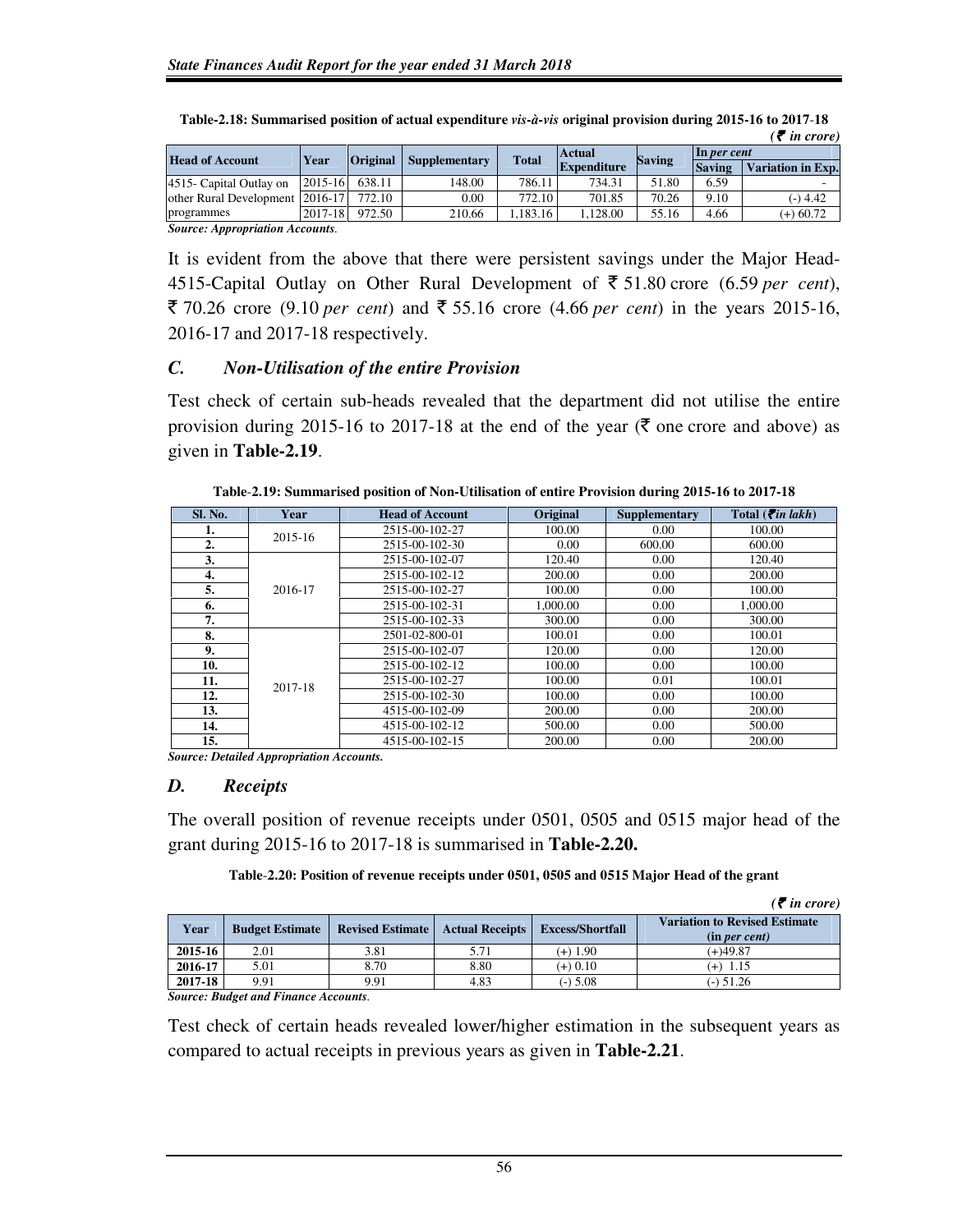|                   |                           |         |                                  |                                   |                                  |                             | $\bar{\mathcal{F}}$ in crore)       |
|-------------------|---------------------------|---------|----------------------------------|-----------------------------------|----------------------------------|-----------------------------|-------------------------------------|
| <b>Sl. No.</b>    | <b>Head of</b><br>Account | Year    | <b>Budget</b><br><b>Estimate</b> | <b>Revised</b><br><b>Estimate</b> | <b>Actual</b><br><b>Receipts</b> | Excess/<br><b>Shortfall</b> | <b>Per cent Variation to</b><br>R.E |
|                   |                           | 2015-16 | 2.01                             | 3.81                              | 5.65                             | $(+)1.84$                   | $(+)48.29$                          |
| 1.                | 0515-01-101               | 2016-17 | 5.00                             | 0.14                              | 8.79                             | $(+)8.65$                   | $(+)6,178.57$                       |
|                   |                           | 2017-18 | 1.51                             | 1.51                              | 4.73                             | $(+)3.23$                   | $(+)213.90$                         |
|                   |                           | 2015-16 | 0.01                             | 0.01                              | 0.00                             | $(-)0.01$                   | $(-100.00)$                         |
| 2.                | $0.515 - 0.1102$          | 2016-17 | 0.01                             | 5.46                              | 0.00                             | $(-)5.46$                   | $(-100.00)$                         |
|                   |                           | 2017-18 | 5.20                             | 5.20                              | 0.00                             | $(-)5.20$                   | $(-100.00)$                         |
| 3.<br>0515-01-800 | 2015-16                   | 0.00    | 0.00                             | 0.06                              | $(+)0.06$                        | 0.00                        |                                     |
|                   |                           | 2016-17 | 0.00                             | 3.10                              | 0.02                             | $(-)3.08$                   | $(-)99.35$                          |
|                   |                           | 2017-18 | 3.20                             | 3.20                              | 0.09                             | $(-)3.11$                   | $(-)97.19$                          |

**Table**-**2.21: Position of Receipts, Minor Head**-**0501, 0505 and 0515** 

*Source: Budget and Finance Accounts.* 

**Thus, there were significant variations in respect of actual receipts and Revised Estimates which indicated deficiency in estimation.**

### **2.5 Outcome of Inspection of Treasuries**

There were 91 units *i.e.* 19 treasuries and 70 sub-treasuries, one Cyber Treasury at Dehradun and one Pay & Accounts Office at New Delhi, in the State during 2017-18. Major irregularities noticed during inspection of 54 units<sup>3</sup> during 2017-18 are contained in **Table-2.22**.

**Table**-**2.22: Outcome of inspection of Treasuries** 

| <b>Sl. No.</b>                                                                      | Category                                            | Amount ( $\vec{\tau}$ in crore) |  |  |  |
|-------------------------------------------------------------------------------------|-----------------------------------------------------|---------------------------------|--|--|--|
|                                                                                     | Unadiusted amount withdrawn through TR 24           | 2.50                            |  |  |  |
| ٠.                                                                                  | Uncontrolled withdrawal from PLA Accounts           | 26.01                           |  |  |  |
| v.                                                                                  | Non deduction of TDS from pensioners during 2016-17 | 0.40                            |  |  |  |
| Source: Annual Review 2017-18 of Treasuries by Accountant General (A&E) Uttarakhand |                                                     |                                 |  |  |  |

*Source: Annual Review 2017-18 of Treasuries by Accountant General (A&E), Uttarakhand.* 

### **2.6 Advances from Contingency Fund**

The Contingency Fund of the State, in the nature of an imprest, has been established vide Uttarakhand Contingency Fund Act, 2001 (Act No.2 of 2001) in terms of provisions of Articles 267 (2) and 283 (2) of the Constitution of India. Advances from the Fund are to be made only for meeting expenditure of an unforeseen and emergent character, postponement of which, till its authorisation by the Legislature, would be undesirable. The corpus of Contingency Fund was reduced by  $\bar{\xi}$  250 crore during the year and stood at  $\bar{\xi}$  500 crore at the end of 2017-18. Any drawal of advances from the Fund needs to be recouped from the Consolidated Fund of the State within the same financial year. However, as on 31 March 2018, advances to the tune of  $\bar{\xi}$  231.50 crore drawn from the Contingency Fund during the year 2017-18, remained to be recouped from Service Heads to the Contingency Fund after authorisation of the Legislature as required as per Section 5 of the Uttarakhand Contingency Fund Act, 2001 (Act No. 2 of 2001) (*Appendix-2.12*). The non-recouped amount of Contingency Fund under the Grants and Major Heads is shown in the *Appendix-2.13.*

l 3 21 Treasuries and 33 Sub Treasuries.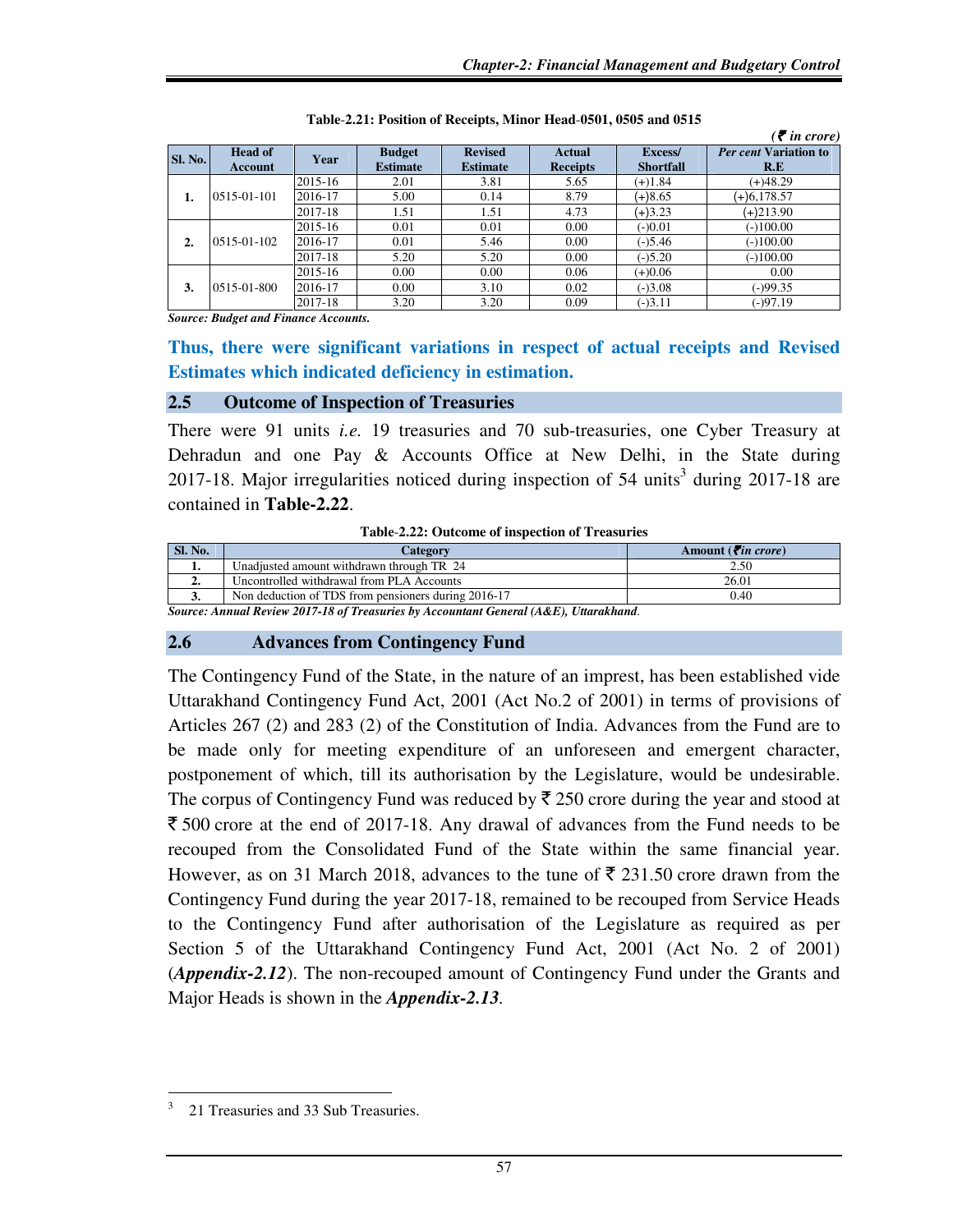During the Exit Conference (December 2018) it was stated that all the un-recouped amount has been recouped.

|                                          |                               |                                                   |                            |                                                 | $( \bar{\mathbf{z}}$ in crore)                           |
|------------------------------------------|-------------------------------|---------------------------------------------------|----------------------------|-------------------------------------------------|----------------------------------------------------------|
| <b>Expenditure</b><br><b>Contingency</b> |                               | <b>Expenditure on other than Natural Calamity</b> | Percentage of              |                                                 |                                                          |
| <b>Financial</b><br>Year                 | <b>Fund</b><br><b>Advance</b> | on Natural<br><b>Calamity</b>                     | <b>Capital Expenditure</b> | <b>Other Than Capital</b><br><b>Expenditure</b> | <b>Expenditure other than</b><br><b>Natural Calamity</b> |
| 2013-14                                  | 194.48                        | 0 <sup>0</sup>                                    | 106.42                     | 88.06                                           | 100.00                                                   |
| 2014-15                                  | 194.15                        | 10.00                                             | 58.38                      | 125.77                                          | 94.85                                                    |
| 2015-16                                  | 385.46                        | 0 <sup>0</sup>                                    | 35.04                      | 350.42                                          | 100.00                                                   |
| 2016-17                                  | 227.70                        | 1.77                                              | 15.46                      | 210.47                                          | 99.22                                                    |
| 2017-18                                  | 231.50                        | 4.87                                              | 161.52                     | 65.11                                           | 97.90                                                    |
| <b>Total</b>                             | 1.233.29                      | 16.64                                             | 376.82                     | 839.83                                          |                                                          |

**Table**-**2.23: Details of expenditure from Contingency Fund** 

During the period of 2013-14 to 2017-18, it was observed that State Government incurred an expenditure on Natural Calamity, which is of emergent nature, ranging between zero and 5.15 *per cent* of Contingency Fund. However, the Government resorted to advances from the Contingency Fund to the tune of  $\bar{\mathfrak{F}}$  376.82 crore (30.55 *per cent*) for Capital purposes over the period 2013-14 to 2017-18. An analysis of Capital Expenditure met out of Contingency Fund during the year 2017-18 revealed that expenditure was made on works not relating to natural calamity like Construction of Court Complex at Dehradun  $(\bar{\tau})$  10 crore); Construction of Uttarakhand Bhawan and Emporium in Mumbai  $(\bar{\mathfrak{F}} 3.96$  crore); refund of advance amount to a Kolkata based firm  $(\bar{\mathfrak{F}} 1.91$  crore); State share of National Rural Drinking Water Programme ( $\bar{\tau}$  3.83 crore) and irrigation works  $(\bar{\mathcal{F}} 12.00 \text{ error})$ . Besides,  $\bar{\mathcal{F}} 128.33$  crore was also spent on construction of Roads and Bridges by 39 divisions. A test check of records pertaining to five divisions which spent more than five crore from the Contingency Fund during the year 2017-18 disclosed that only  $\bar{\xi}$  0.27 crore out of  $\bar{\xi}$  51.56 crore was spent on works relating to natural calamity. The above expenditure was in contravention of the rules governing the operation of the Contingency fund.

# *2.7 (A) Pendency in submission of Detailed Countersigned Contingent (DCC) Bills against Abstract Contingent (AC) Bills*

As per Financial Rules, every Drawing Officer has to certify in each AC bill that detailed bills for all contingent charges drawn by him prior to the first of the current month have been forwarded to the respective Controlling Officers for countersignatures and transmission to the Accountant General (Accounts and Entitlement). Detailed bills aggregating  $\bar{\xi}$  0.59 crore, drawn on 16 AC bills were pending as at the end of March 2018. Year wise details are given in **Table-2.24**.

**Table**-**2.24: Pendency in submission of Detailed Countersigned Contingent Bills against Abstract Contingent Bills (as on March 2018)**  *(*` *in crore)* 

|               | $(5$ in crore)<br><b>Outstanding DC Bills</b> |        |  |  |
|---------------|-----------------------------------------------|--------|--|--|
| Year          | <b>Number</b>                                 | Amount |  |  |
| Up to 2015-16 |                                               | 0.35   |  |  |
| 2016-17       |                                               | 0.18   |  |  |
| 2017-18       |                                               | 0.06   |  |  |
| <b>Total</b>  |                                               | 0.59   |  |  |

*Source: Information as compiled from Accountant General (A&E), Uttarakhand.*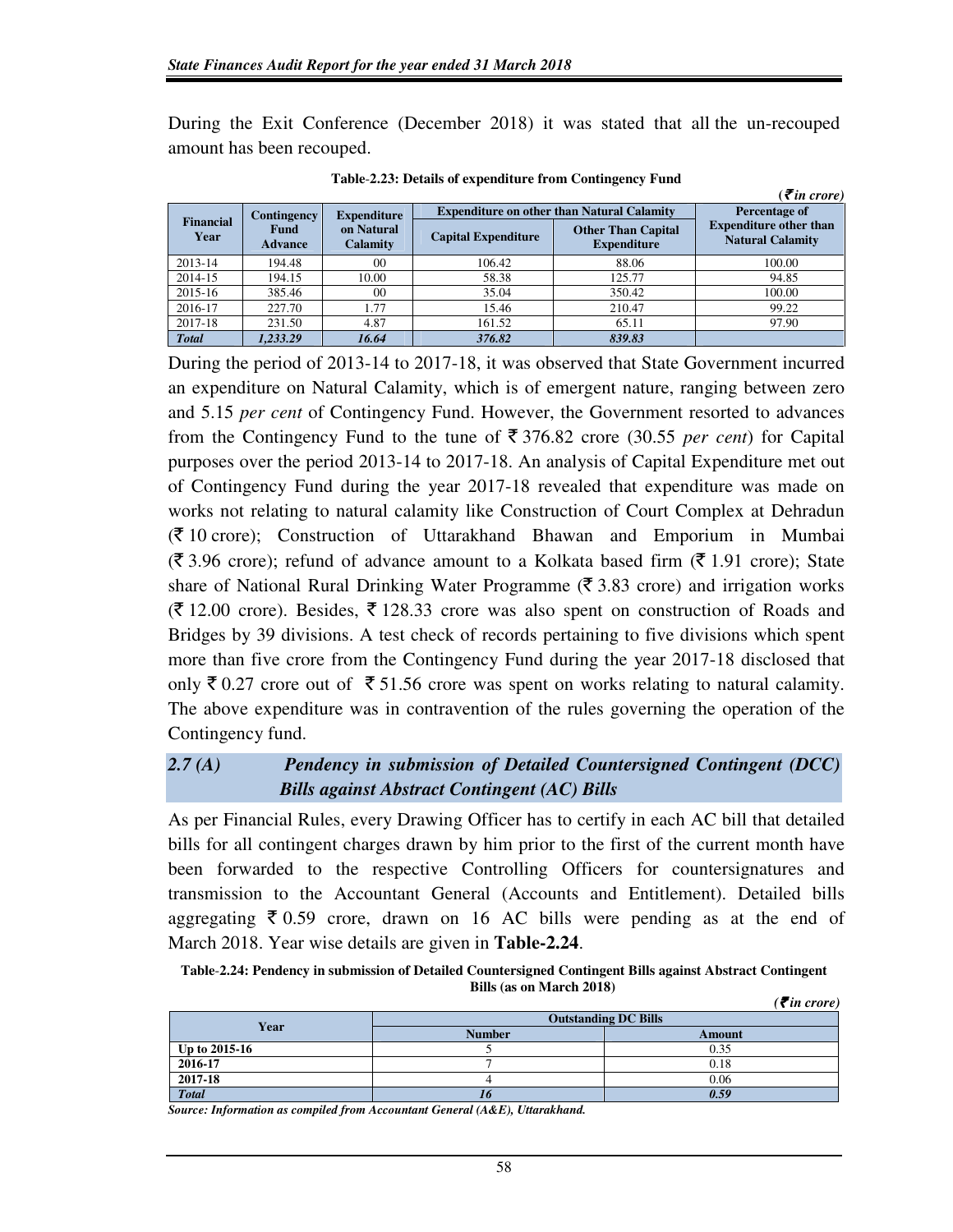Out of the total outstanding DCC bills amounting to  $\bar{\zeta}$  0.59 crore, seven outstanding DCC bills of  $\bar{\tau}$  0.43 crore pertained to the Election Department. Position of Department / office wise pending DCC bills for the period up to 2017-18 has been given in *Appendix-2.14.* 

The details of outstanding detailed counter signed contingent bills against AC bills during the last five years are given in the Chart below:



**Chart-2.6: Outstanding DC Bills** 

**There was a substantial reduction in the outstanding detailed bills against the**  AC Bills and only 16 DCC Bills amounting to  $\bar{\tau}$  0.59 crore, were outstanding at the **end of March 2018.** 

# *2.7 (B) Un-reconciled Expenditure*

To enable the Controlling Officers of the Departments to exercise effective control over expenditure to keep it within the budgetary allocation and to ensure accuracy of their accounts, Paragraph 109 of the Uttarakhand Budget Manual 2012 stipulates that expenditure recorded in their books be reconciled by them every month during the financial year with that recorded in the books of the Accountant General (Accounts  $\&$ Entitlement). Even though non-reconciliation of departmental figures is being pointed out regularly in Audit Reports, lapses on the part of Controlling Officers in this regard continued to persist during 2017-18 also.

**During the year 2017**-**18, such reconciliations had been completed fully by 48 CCOs out of 62 CCOs (77.42** *per cent***) for an amount of**  $\overline{\xi}$  **31,263.90 crore (89.33** *per cent***) out of total expenditure of** ` **34,997.06 crore.** 

The cases where amounts exceeding  $\bar{\tau}$  10 crore involving a total of  $\bar{\tau}$  2,333.18 crore (6.67 *per cent* of total expenditure) remained un-reconciled in respect of six Controlling Officers during the year 2017-18 are detailed in **Table-2.25**.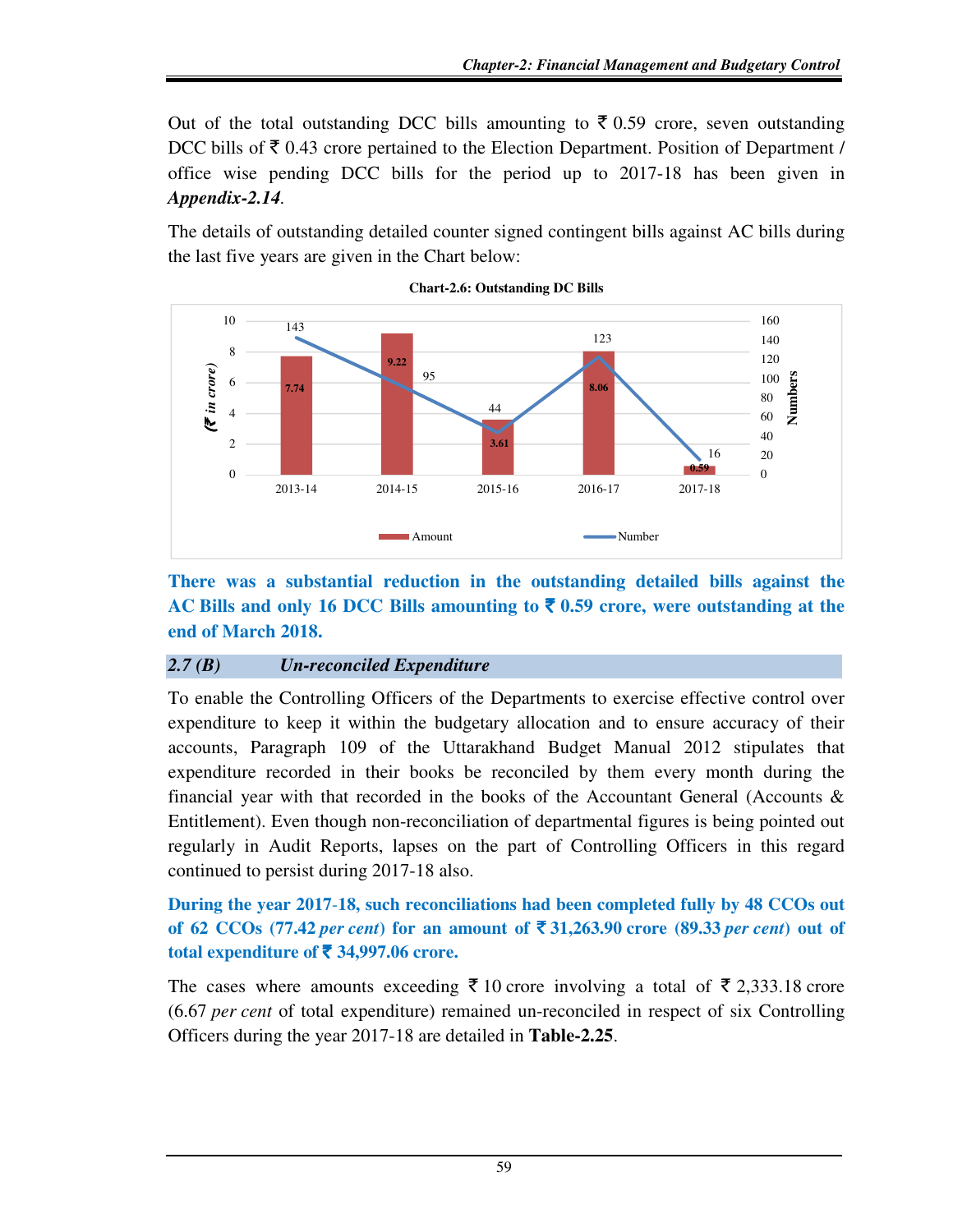|                |                                                                              | $\mathcal{F}$ in crore)      |
|----------------|------------------------------------------------------------------------------|------------------------------|
| <b>Sl. No.</b> | <b>Controlling Officers</b>                                                  | <b>Amount not reconciled</b> |
|                | Chief Revenue Commissioner Ring Road, Ladpur, Dehradun                       | 308.12                       |
|                | Principal Secretary, Finance, Government of Uttarakhand                      | 49.39                        |
| 3.             | Director, Information and Public relation, Uttarakhand Dehradun              | 40.16                        |
| 4.             | Deputy Director, Directorate, Sainik Kalyan evam Punarvas Uttarakhand        | 1.518.72                     |
| 5.             | Commissioner, Labour, Government of Uttarakhand, Dehradun                    | 229.50                       |
| 6.             | Finance Controller, G.B. Pant Agriculture and Technical University Pantnagar | 187.29                       |
| <b>Total</b>   |                                                                              | 2.333.18                     |

**Table**-**2.25: List of Controlling Officers where amounts exceeding** ` **10 crore in each case remained fully un-reconciled during 2017**-**18** 

*Source: Information compiled from Accountant General (A&E), Uttarakhand.* 

The Chief Controlling Officers of the abovementioned departments were asked to furnish the reasons for failing to undertake reconciliation as prescribed by the Accountant General (Accounts & Entitlement). However, no response was received till date (February 2019). Non-reconciliation of accounts by the controlling authorities has led to the continuation of deleted sub-major heads being operated by some controlling authorities.

**The Government must ensure reconciliation of accounts by the Controlling Officers concerned to obviate possibilities of fraud and misuse of funds**.

# **2.8 Budgeting Process**

The flow chart of budget preparation process is below:

### **Chart-2.7: Flow chart of Budget preparation process**





Both the departmental estimates and district estimates should receive careful attention of the officers who submit them, so that they may be neither inflated nor under pitched but as accurate as possible.

Audit analysis showed that budget preparation had several flaws that undermine its role in legislative control and as a tool for the Government to monitor the flow of funds.

# *2.8.1 Deficiencies in budgeting*

The following deficiencies were noticed in the budgeting process of the State Government in the financial year 2017-18.

- i. Under the Major Head 2245, only one Sub-Major Head 05-has been shown in State Disaster Redemption Fund, under which there is the provision of Minor Head 800- Other Expenditure, whereas as per the List of Major and Minor Heads of Accounts, Sub-Major Heads 01-Drought and 02-Flood and Cyclone have not been shown.
- ii. In the Major Head 2059, under Grant Number 22 of the Budget Document Vol.-V Part III, Minor head 102 under Sub-Major Head 80 has been shown as "Repair and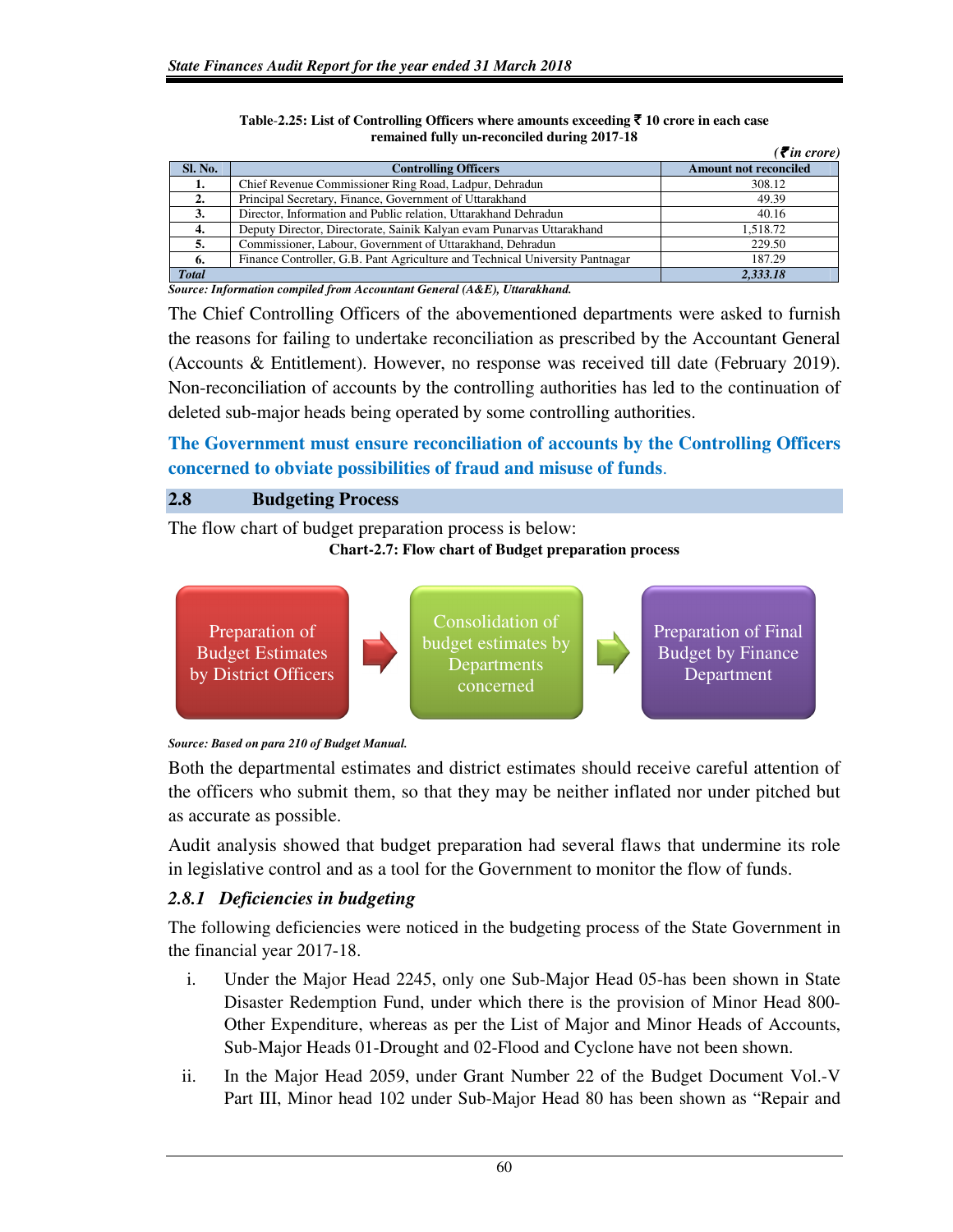Maintenance", whereas as per the List of Major and Minor Heads of Accounts it should have been Minor Head 053 –Repair and Maintenance under Sub-Major Head 80.

- iii. In the Major Head 2052, under Grant Number 07, Minor Head 800 has been shown as "other Expenditure", whereas as per the List of Major and Minor Heads of Accounts there are provisions of Minor Head 091- "Attached Offices" and Minor Head 092- "Other offices".
- iv. In the Major Head 2211, under Grant Number 30 of the Budget Document Vol.-V Part IV, Minor head 101 has been shown as "Special Component Plan for Scheduled Castes", whereas as per the List of Major and Minor Heads of Accounts it should have been 101-"Rural Family Welfare Services".
- v. In the Major Head 2055, under Grant Number 10 of the Budget Document Vol.-V Part I, Minor head 800 has been opened as "Other expenditure", whereas as per the List of Major and Minor Heads of Accounts, there is no such provision.
- vi. As per Budget Document, Minor Construction Work Expenditure provision was made in Major Head-4406 under Capital Account whereas as per rules Minor Construction Work Expenditure Provision must be made under Revenue Account.
- vii. In the Major Head 4701, under Grant Number 20 of the Budget Document Vol.-V Part III, Minor head 006 under Sub-Major Head 80 has been shown as "High-tech of Educational Institutes and The idea", whereas as per the List of Major and Minor Heads of Accounts there is no such provision.
- viii. In the Major Head 4701, under Grant Number 20 of the Budget Document Vol-V Part III, Minor head 190 under Sub-Major Head 80 has been shown as "Investment in Government Sector and other undertaking", whereas as per the List of Major and Minor Heads of Accounts it should have been "Investment in Public Sector and other undertaking".
- ix. In the Major Head 6801, under Grant Number 21 of the Budget Document Vol-V Part III, Minor head 190 under Sub-Major Head 05 has been shown as "Investment in Government Sector and other undertaking", whereas as per the List of Major and Minor Heads of Accounts it should have been "Loan in Public Sector and other undertaking".

**Similar shortcomings were also mentioned in the Audit Report (2016**-**17). However, cognizance of the same has not been taken by the Government**.

# **2.9 Conclusions and Recommendations**

During 2017-18, there was an overall excess of  $\bar{\tau}$  471.23 crore against the total grants and appropriations of  $\bar{\xi}$  42,973.53 crore. The excess of  $\bar{\xi}$  6,413.38 crore in six grants under Capital Voted and one Appropriation under Capital Charged Section and saving of  $\bar{\xi}$  5,942.15 crore in 30 grants and eight appropriations requires regularisation under Article 205 of the Constitution of India. Large savings indicated deficient budget estimates. Supplementary provision of  $\bar{\tau}$  1,367.58 crore obtained in 34 cases proved unnecessary. Re-appropriation of funds in 66 cases was made injudiciously resulting either in savings or